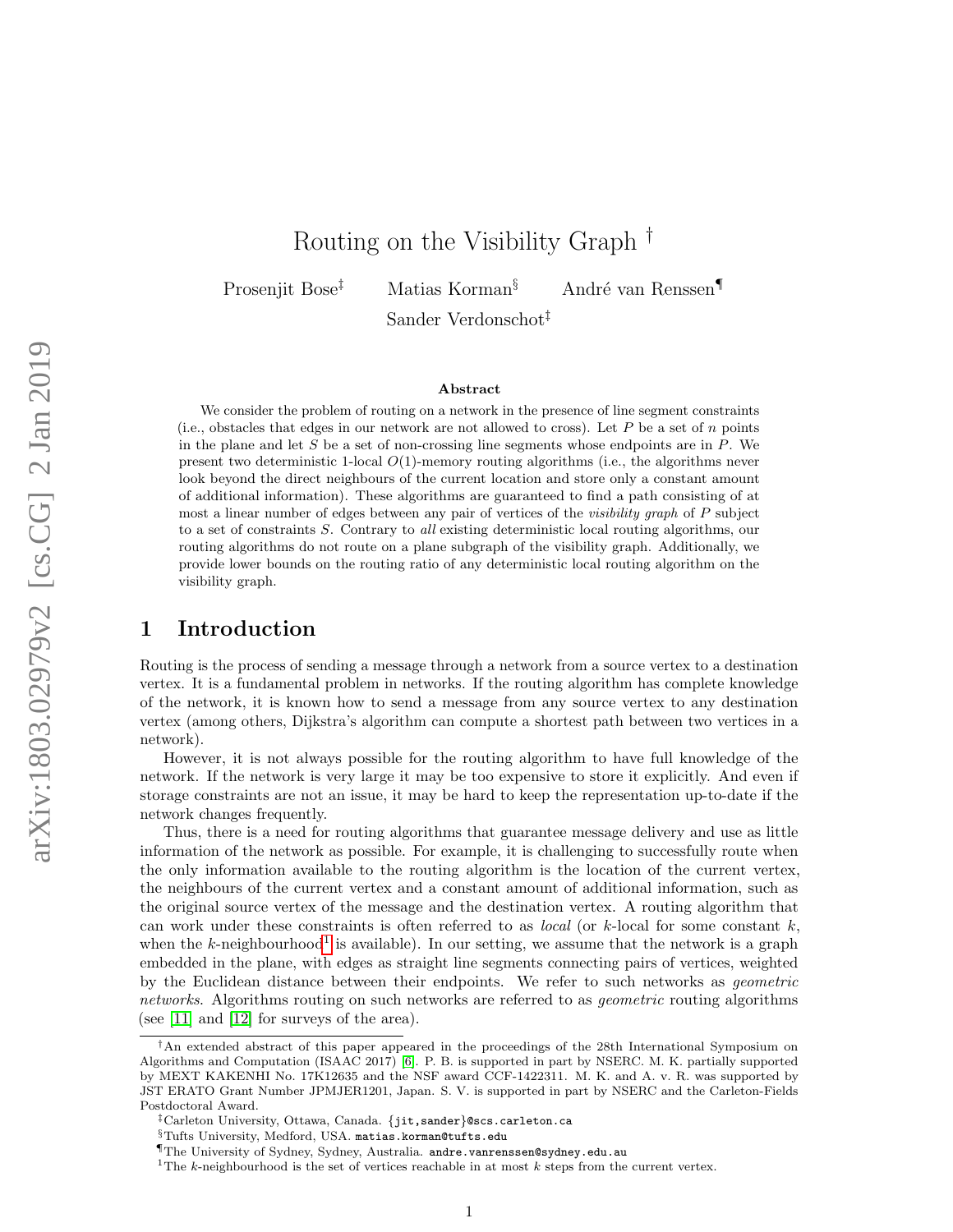Since local routing algorithms have little information beyond the immediate neighborhood of the current vertex, they use the structure of the network to guide their navigation. For example, intuitively speaking, the  $\Theta_m$ -graph is a geometric network where each point connects to its nearest point in  $m$  different cones, which can be thought of as directions (a formal definition is given in Section [2\)](#page-2-0). Thus, to route on this graph, it has been shown [\[10\]](#page-18-3) that it suffices to send the message to the nearest node in the direction of the desired destination. If  $m$  is seven or larger, this strategy will ensure that the message always reaches its destination and its length is not much more than the Euclidean distance between the source and destination (see [\[1\]](#page-17-0) for a survey on  $\Theta_m$ -graphs). The argument can be extended to show that when  $m$  is six, the strategy always reaches the destination, but this no longer gives a guarantee on the length of the path.

Using the structure of a graph to guide a routing strategy becomes more challenging in the presence of constraints, since constraints act as barriers and can disrupt the inherent structure that may be present in graphs built without constraints. For example a vertex in the  $\Theta_m$ -graph may no longer have an edge in a given direction because of existing constraints. We model this more general setting in which some connections are forbidden by using a set  $S$  of non-intersecting *line* segment constraints whose endpoints are vertices of the network. These segments act as constraints in the sense that no edge can properly intersect an edge of S.

Given a set P of  $n$  points in the plane and a set S of non-intersecting line segment constraints, we say that two vertices u and v can see each other (or are visible) when either the line segment uv does not properly intersect any constraint in  $S$  or uv is itself a constraint in  $S$ . If two vertices u and v can see each other, the line segment uv is referred to as a visibility edge. The visibility graph of P with respect to a set of constraints S, denoted  $Vis(P, S)$ , has P as vertex set and all visibility edges as edge set.

This setting has been studied extensively in the context of motion planning amid obstacles. Clarkson [\[8\]](#page-18-4) was one of the first to study this problem. In his work, he showed how to find an approximate shortest path between two points in the plane amid a set of obstacles. In order to find this approximate shortest path efficiently, Clarkson constructs a  $(1 + \epsilon)$ -spanner of  $Vis(P, S)$  with a linear number of edges. A subgraph H of G is called a t-spanner of G (for  $t \geq 1$ ) if for each pair of vertices u and v, the shortest path in H between u and v has length at most t times the shortest path between u and v in  $G$ . The smallest value t for which  $H$  is a t-spanner is the spanning ratio or stretch factor of H. Following Clarkson's result, Das [\[9\]](#page-18-5) showed how to construct a spanner of  $Vis(P, S)$  with constant spanning ratio and constant degree. Bose and Keil [\[4\]](#page-18-6) showed that the Constrained Delaunay Triangulation is a 2.42-spanner of  $Vis(P, S)$ . Recently, the constrained half- $\Theta_6$ -graph (which is identical to the constrained Delaunay graph whose empty visible region is an equilateral triangle) was shown to be a plane 2-spanner of  $Vis(P, S)$  [\[2\]](#page-17-1) and all constrained Θ-graphs with at least 6 cones were shown to be spanners as well [\[7\]](#page-18-7).

To the best of our knowledge, all deterministic routing algorithms known to date that guarantee that each message eventually reaches its intended destination in geometric networks compute some plane subgraph of the complete Euclidean graph and somehow route on the subgraph. This means that of the potentially quadratic number of edges available to the routing algorithm, only a linear number are ever considered. This artificial constraint limits the number of options available and thus can create paths that are much longer than necessary, for example when the destination vertex is visible from the source vertex. The visibility graph  $Vis(P, S)$  depicts all connections that are not blocked by the set  $S$  of constraints. In other words, it has all connections that can be used (and this graph need not be plane). In this paper we present a strategy to route on the visibility graph, making it the first deterministic local routing algorithm that does not restrict its choices to a plane subgraph of  $Vis(P, S)$ .

### 1.1 Results and previous work

Although motion planning amid obstacles has been studied extensively [\[8,](#page-18-4) [9,](#page-18-5) [2,](#page-17-1) [7\]](#page-18-7), there has not been much work on routing in the same setting. Bose  $et$  al. [\[3\]](#page-17-2) showed that it is possible to route locally and 2-competitively between any two visible vertices in the constrained  $\Theta_6$ -graph (the constrained  $\Theta_m$ -graph with 6 cones). A routing strategy is called c-competitive when the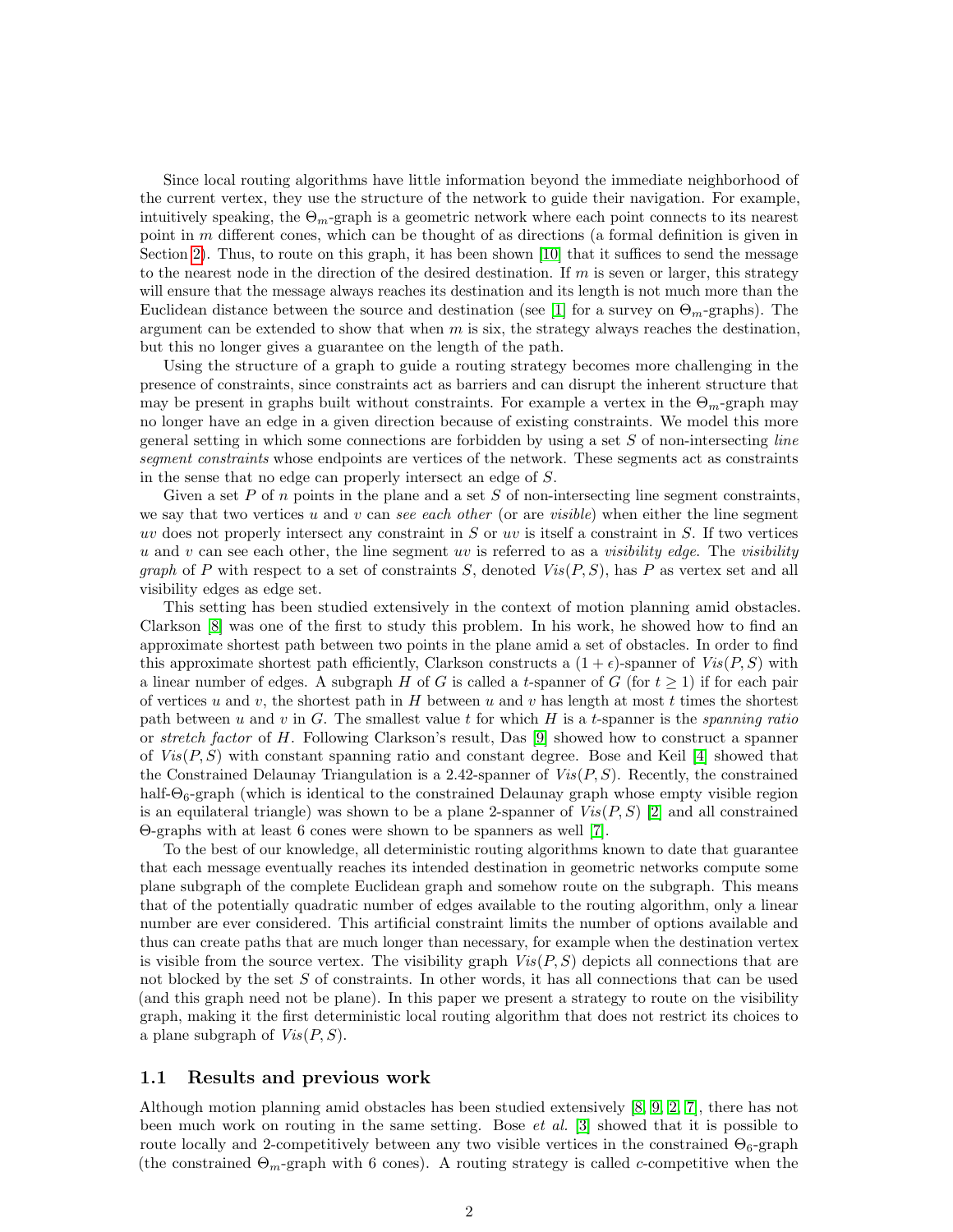length of the path that the routing strategy follows is at most  $c$  times the length of the shortest path between the source and destination in the graph. Additionally, an 18-competitive routing algorithm between any two visible vertices in the constrained half- $\Theta_6$ -graph (which is equivalent to the constrained Delaunay graph that uses an empty equilateral triangle) was provided [\[3\]](#page-17-2), but this strategy does not work when the source and destination do not see each other. In the same paper it was shown that no deterministic local routing algorithm is  $o(\sqrt{n})$ -competitive between all pairs of vertices of the constrained  $\Theta_6$ -graph, regardless of the amount of memory it is allowed to use. Recently, the authors presented a non-competitive 1-local  $O(1)$ -memory routing algorithm to route on the visibility graph [\[5\]](#page-18-8) (a formal definition of such an algorithm can be found in Section [2\)](#page-2-0). However, this method also restricts the edge choices to a plane subgraph of  $Vis(P, S)$ , as it locally determines the edges of the so-called constrained half- $\Theta_6$ -graph and routes on it.

We present two deterministic 1-local  $O(1)$ -memory routing algorithms on  $Vis(P, S)$ . The first algorithm locally computes a non-plane subgraph of the visibility graph (the constrained  $\Theta_6$ -graph) and routes on it. We then modify this algorithm to obtain a routing algorithm that routes directly on the visibility graph (i.e., any edge of  $Vis(P, S)$  may be used). Both of these algorithms reach the destination in at most  $O(n)$  steps. To the best of our knowledge, this is the first local routing algorithm that does not compute a plane subgraph of the visibility graph.

We also provide some lower bounds to the problem. Specifically, we show that no deterministic local routing algorithm can be  $o(n)$ -competitive if we measure the quality of the path by the number of steps taken between every pair of vertices in the visibility graph. Our routing strategy creates paths of linear length, hence they are the best we can hope for in this regard.

Alternatively, if we measure the quality of the path with respect to the Euclidean length of the Atternatively, if we measure the quality of the path with respect to the Euclidean length of the path, we show that no algorithm can be  $o(\sqrt{n})$ -competitive. Under specific conditions we can also show that no algorithm can be  $o(n)$ -competitive. This second bound only holds if the algorithm considers only the subgraph induced by the endpoints of edges crossing the line segment between the source and destination (a technique commonly used in the unconstrained setting).

# <span id="page-2-0"></span>2 Preliminaries

The  $\Theta_m$ -graph plays an important role in our routing strategy. We begin by defining it. Define a cone  $C$  to be the region in the plane between two rays originating from a vertex referred to as the apex of the cone. When constructing a (constrained)  $\Theta_m$ -graph, for each vertex u consider the rays originating from u with the angle between consecutive rays being  $2\pi/m$ . Each pair of consecutive rays defines a cone. The cones are oriented such that the bisector of some cone coincides with the vertical ray emanating from u that lies above u. Let this cone be  $C_0$  of u and number the cones in clockwise order around  $u$  (see Figure [1\)](#page-3-0). The cones around the other vertices have the same orientation as the ones around u. We write  $C_i^u$  to indicate the *i*-th cone of a vertex u, or  $C_i$  if u is clear from the context. For ease of exposition, we only consider point sets in general position: no two points lie on a line parallel to one of the rays that define the cones, no two points lie on a line perpendicular to the bisector of a cone, and no three points are collinear. The main implication of this assumption is that no point lies on a cone boundary. These assumptions can be removed via classic symbolic perturbation techniques.

Let vertex u be an endpoint of a constraint  $c$  (if any) and let  $v$  be the other endpoint and let cone  $C_i^u$  be the cone that contains v. The lines through all constraints c in  $C_i^u$  with u as an endpoint split  $C_i^u$  into several subcones (see Figure [2\)](#page-3-1). We use  $C_{i,j}^u$  to denote the j-th subcone of  $C_i^u$  (again, numbered in clockwise order). When a constraint  $c = (u, v)$  splits a cone of u into two subcones, we define v to lie in both of these subcones. We consider a cone that is not split to be a single subcone.

We now introduce the *constrained*  $\Theta_m$ -graph: for each subcone  $C_{i,j}$  of each vertex u, add an edge from  $u$  to the closest vertex in that subcone that can see  $u$ , where distance is measured along the bisector of the original cone (not the subcone). More formally, we add an edge between two vertices u and v if v can see u,  $v \in C_{i,j}^u$ , and for all points  $w \in C_{i,j}^u$  that can see u,  $|uv'| \leq |uw'|$ , where  $v'$  and  $w'$  denote the projection of v and w on the bisector of  $C_i^u$  and  $|xy|$  denotes the length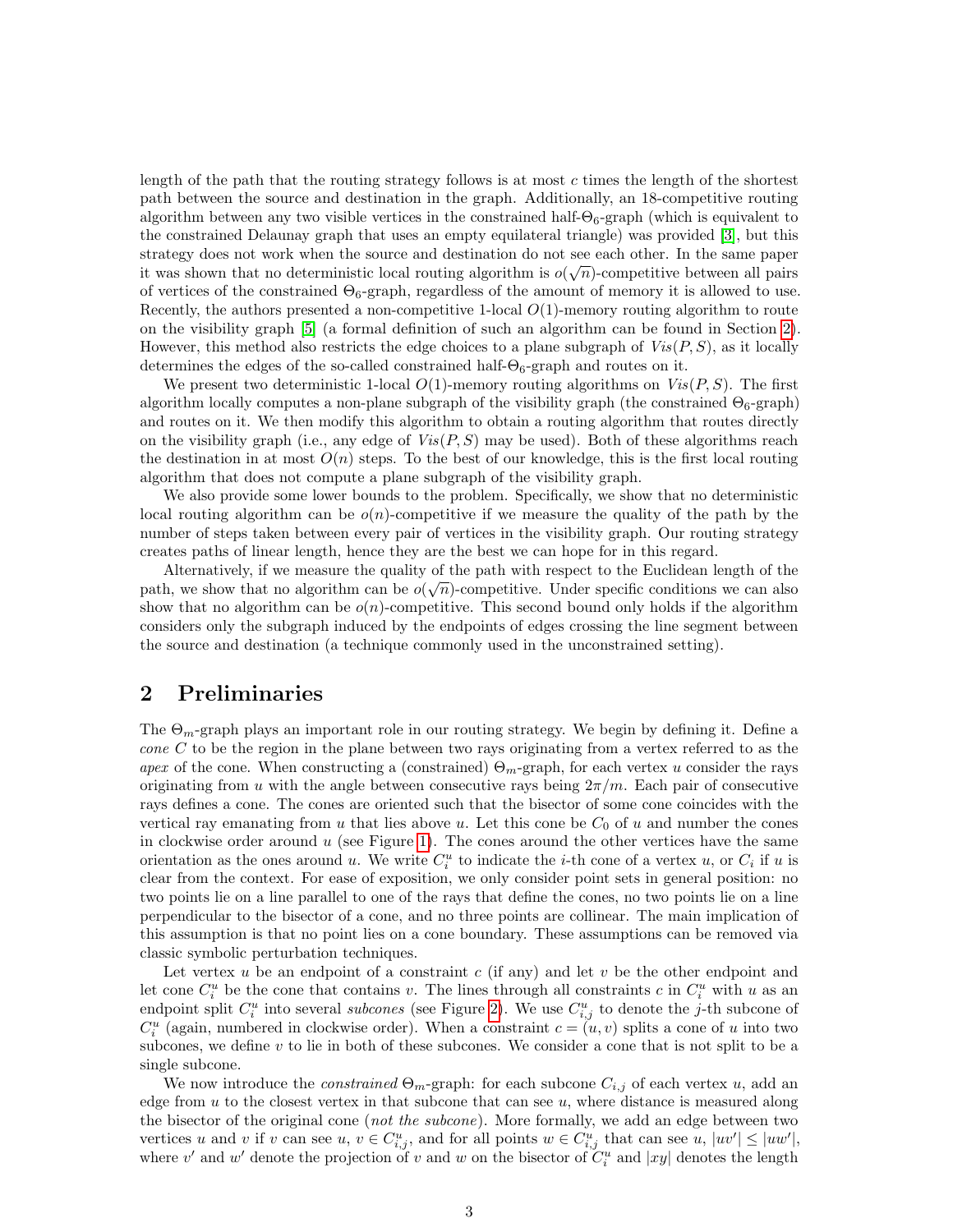



<span id="page-3-0"></span>Figure 1: The cones with apex u in the  $\Theta_6$ graph. All points of  $S$  have exactly six cones.

<span id="page-3-1"></span>Figure 2: The subcones with apex  $u$  in the constrained  $\Theta_6$ -graph (constraints denoted as red thick segments).

of the line segment between two points  $x$  and  $y$ . Note that our general position assumption implies that each vertex adds at most one edge per subcone.

We now define our routing model. Formally, a routing algorithm A is a deterministic 1-local,  $O(1)$ -memory routing algorithm, if the choice of the vertex to which a message is forwarded from the current vertex s is a function of s, t,  $N(s)$ , and M, where t is the destination vertex,  $N(s)$  is the set of vertices adjacent to  $s$  and set of constraints incident to  $s$  and  $M$  is a memory of constant size, stored with the message. We consider a unit of memory to consist of a  $\log_2 n$  bit integer or a point in P. Our model assumes that the only information stored at each vertex of the graph is  $N(s)$ .

<span id="page-3-3"></span>**Lemma 1.** [\[2\]](#page-17-1) Let u, v, and w be three arbitrary points in the plane such that uw and vw are visibility edges and w is not the endpoint of a constraint intersecting the interior of triangle uvw (see Figure [3\)](#page-3-2). Then there exists a convex chain of visibility edges from u to v in triangle uvw, such that the polygon defined by uw, wv and the convex chain is empty and does not contain any constraints.



<span id="page-3-2"></span>Figure 3: A convex chain from  $u$  to  $v$  via  $x$  and  $y$ .

If  $u$  and  $v$  do not see each other, the above lemma proves the existence of a convex path between them. We use this property repeatedly in our routing algorithm.

# 3 Routing on the Constrained  $\Theta_6$ -Graph

Prior to describing our routing strategy for the entire visibility graph, we first provide one for the constrained  $\Theta_6$ -graph. Note that the  $\Theta_6$ -graph is not necessarily plane. In this section, we assume that we are given the constrained  $\Theta_6$ -graph explicitly. In the next section, we show how to use this algorithm to route on the visibility graph.

If there are no constraints, there exists a simple local routing algorithm that works on all Θ-graphs with at least 4 cones. This routing algorithm, which we call Θ-routing, always follows the edge to the closest vertex in the cone that contains the destination. In the constrained setting, this algorithm follows the edge to the closest vertex in the subcone that contains the destination.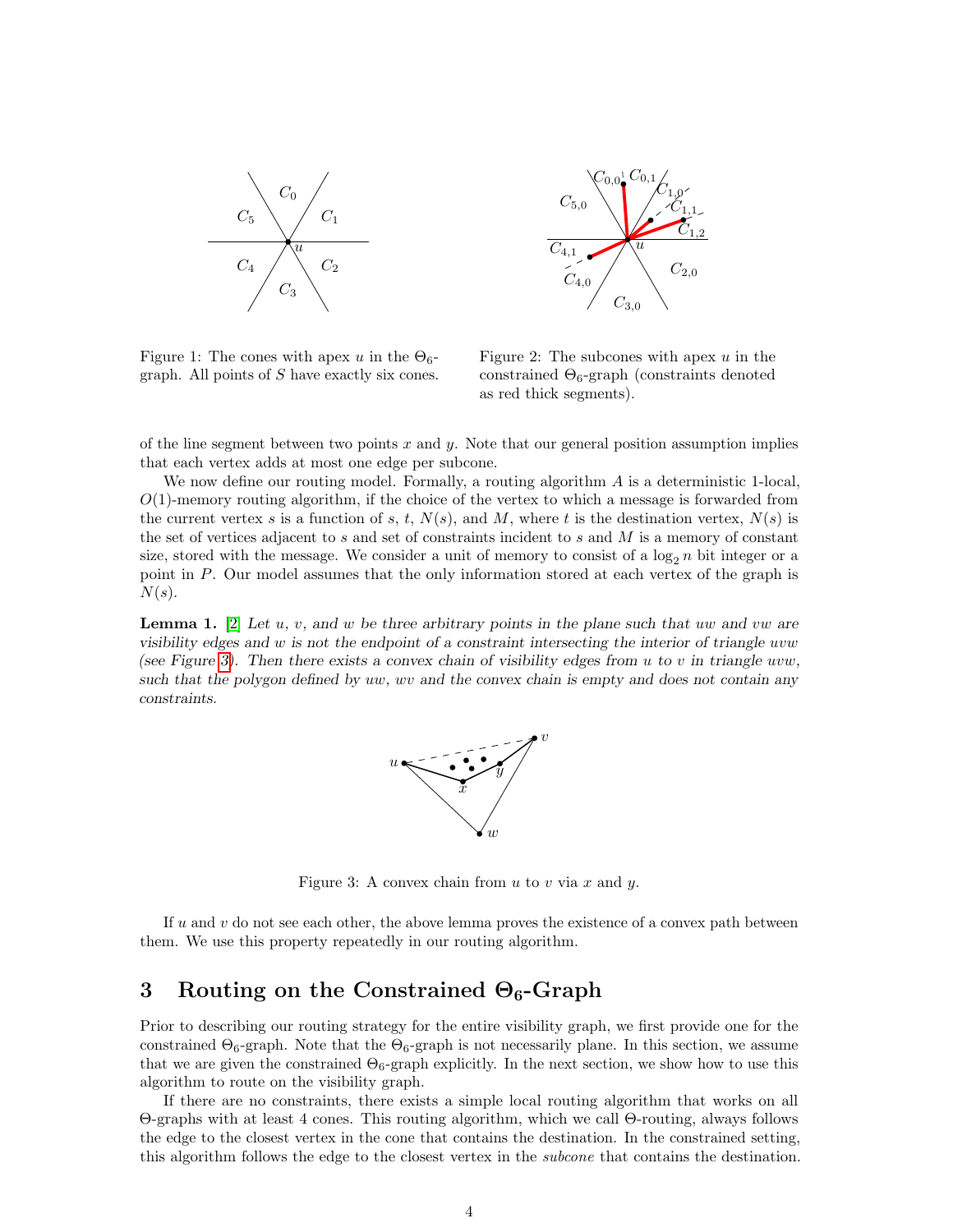Unfortunately, this approach does not necessarily succeed in the constrained setting due to two issues. First, a key factor of convergence in the unconstrained Θ-routing algorithm is that each step gets us closer to the destination (as long as we have at least 6 cones). Unfortunately, this property need not hold in the constrained setting (see Figure [4a](#page-4-0)).



<span id="page-4-0"></span>Figure 4: (a) The situation in which  $\Theta$ -routing follows an edge to v and ends up further away from the destination. (b) The situation where the Θ-routing algorithm cannot follow any edges at  $u$ , since the destination t lies behind a constraint. (c) The canonical triangle of u,  $\Delta_{ut}$ .

A second, more important problem is that the cone containing the destination need not contain any visible vertices. This happens when a constraint is directly blocking visibility (see Figure [4b](#page-4-0)). In this case, the Θ-routing algorithm will get stuck, since it cannot follow any edge in that cone.

The first problem can be easily fixed: given a vertex  $u$  and the destination  $t$ , we define the canonical triangle of u with respect to t, denoted  $\Delta_{ut}$ , as the triangle with apex u, bounded by the cone boundaries of the cone of u that contains t and the line through t perpendicular to the bisector of the cone (see Figure [4c](#page-4-0)). If the edge of u that lies in that cone ends outside the canonical triangle, we call the edge invalid and we ignore it. By ignoring invalid edges we make sure that any edge we follow leads to a vertex that is closer to t.

To solve the second problem, the routing algorithm needs to find a path even when an obstacle is blocking visibility to the destination (either blocking all visibility from  $u$  in the cone of t or because the edge in that cone is invalid). In this case the algorithm enters the *obstacle avoidance* phase, routing differently until an endpoint of a blocking constraint is reached.

Intuitively, our algorithm uses the Θ-routing algorithm until it gets stuck, at which point it switches to the obstacle avoidance phase in order to get around a constraint blocking its visibility to t. After this phase ends, the algorithm switches back to the Θ-routing algorithm. This process is repeated until  $t$  is reached. A more precise description follows in Section [3.2.](#page-7-0)

### 3.1 Obstacle Avoidance Phase

We first describe the obstacle avoidance phase. The algorithm enters this phase when routing from source s to destination  $t$ , and reaches a vertex  $u$  that does not have any valid edges in the cone that contains t. This can only happen if a constraint  $Q$  is blocking visibility to  $t$  (if many of them exist, let Q be the one whose intersection with segment  $\overline{ut}$  is closest to u). The goal of this phase is to reach the right endpoint of  $Q$ , which we denote as z. The main difficulty with this phase is that the algorithm does not know where z is, since  $Q$  is not incident on u. In order to overcome this difficulty, the algorithm exploits several geometric properties arising from the unique symmetries present in the constrained  $\Theta_6$ -graph, some of which are outlined in the proof of Lemma [2.](#page-5-0)

Without loss of generality, t lies in  $C_0^u$ . We first describe the case where u has no edges in  $C_0$ . The general case, where u may have invalid edges in  $C_0$ , will be considered afterwards. In this first case, the algorithm proceeds as follows. At a current vertex  $m$ , the algorithm considers one of two candidate edges to follow (see Figure [5\)](#page-5-1). The first is the edge to the closest visible vertex  $v$  in the subcone of  $C_2^m$  that shares a boundary with  $C_1^m$ . The second edge is the edge from m to the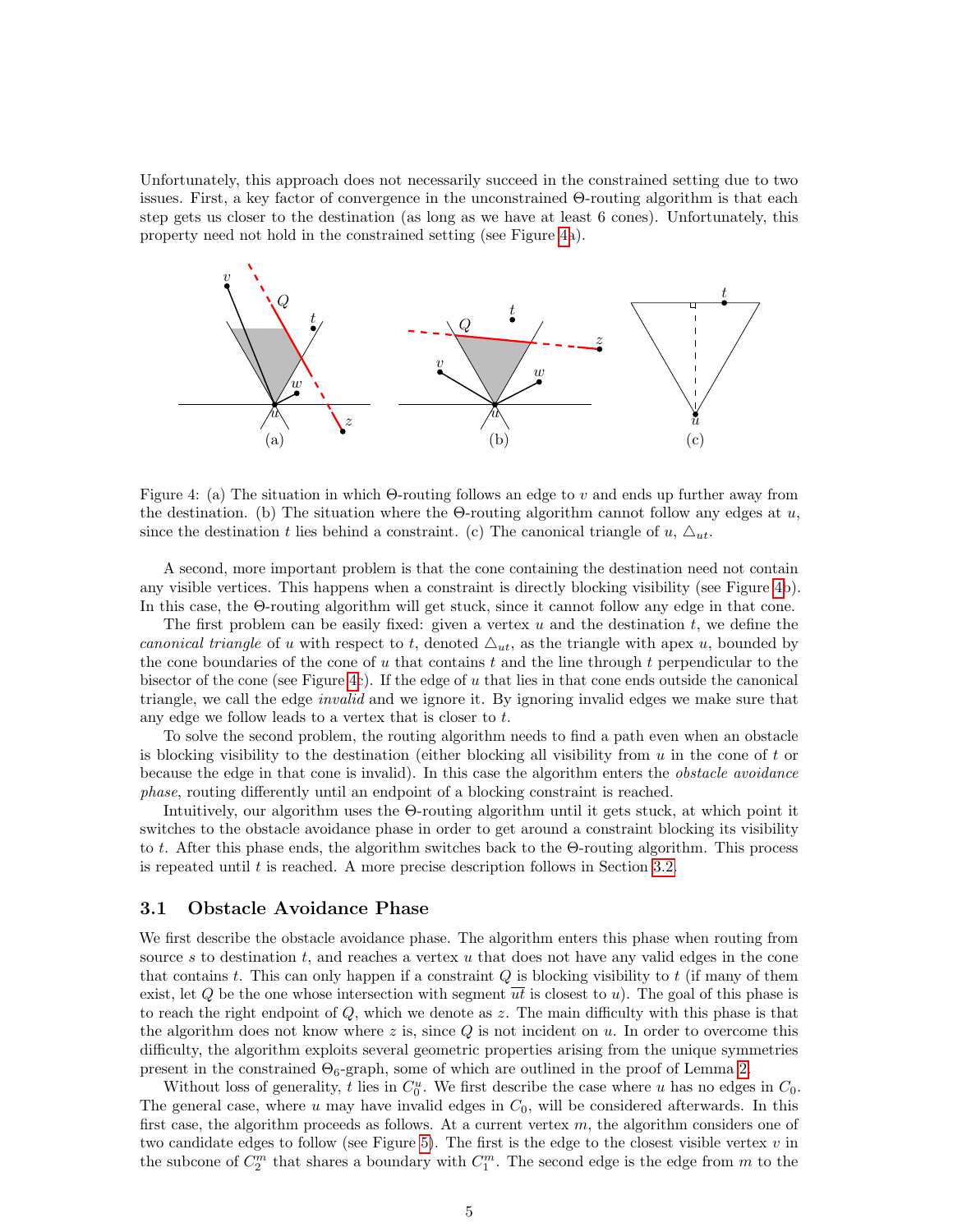vertex w in  $C_1^m$  that minimizes the angle  $\alpha$  between  $\overline{mw}$  and the right boundary of  $C_0^m$ . If v lies in  $C_4^w$  and m is not the endpoint of a constraint that intersects the interior of triangle mvw, the algorithm follows the edge to v. Otherwise, it follows the edge to w. In the proof of Lemma [2,](#page-5-0) we show that at least one of v or w exists. If one of the two vertices v or w does not exist, the algorithm follows the edge that does exist. The obstacle avoidance phase ends when the algorithm reaches the endpoint of a constraint that intersects  $\overline{ut}$ . In order to recognize this, the algorithm stores  $u$  when the phase begins.



<span id="page-5-1"></span>Figure 5: Routing from a vertex m. (a) Follow the edge to v, since v lies in  $C_4^w$ . (b) Follow the edge to w, since m is the endpoint of a constraint that intersects mvw. (c) Follow the edge to w, since v lies outside of  $C_4^w$ .

<span id="page-5-0"></span>**Lemma 2.** When u has no edges in the cone containing the destination  $t$ , the obstacle avoidance phase initiated by u reaches the right endpoint  $z$  of the closest constraint  $Q$  blocking visibility to  $t$ .

*Proof.* Without loss of generality, let t lie in  $C_0^u$ . Since u has no edges in  $C_0$ , the closest constraint Q must intersect both boundaries of  $C_0^u$ . This implies that z is either in  $C_1^u$  or  $C_2^u$ . We maintain the invariant that each intermediate vertex  $m$  has no edges in  $C_0^m$  and that the intersection of the right boundary of  $C_0^m$  and Q is closer to z than in the previous step. We first show that there always exists either a w in  $C_1^m$  or a v in  $C_2^m$  as defined in the paragraph preceding this lemma. This implies that our algorithm eventually reaches z since there are a finite number of points in P.

As a consequence of our invariant, z must either lie in  $C_1^m$  or  $C_2^m$ . Since m has no edges in  $C_0$ , we have that Q is the closest constraint to m in  $C_0^m$ . Thus, any point x on  $Q \cap C_0^m$  is visible from both  $m$  and  $z$ . Hence, we can apply Lemma [1](#page-3-3) to the triangle  $mxz$  and obtain a convex chain of visibility edges from m to z. In particular, this implies that m can see a vertex in  $C_1 \cup C_2$ , and therefore it has an edge in  $C_1 \cup C_2$ . What remains to be shown is that the invariant is maintained after every step of the algorithm. We note that for any vertex in  $C_1^m \cup C_2^m$  the intersection of the right boundary of its cone  $C_0$  is closer to z than that of m. Thus, it remains to show that  $C_0$  of this next vertex contains no edges. We consider the following two cases.

The algorithm follows the edge to  $v$ . If the algorithm follows the edge to  $v$ , recall that  $v$  lies in  $C_4^w$  and m is not the endpoint of a constraint that intersects the interior of triangle  $mvw$ . In particular, this means that w lies outside of  $C_0^v$ . Since v is the closest visible vertex in the subcone of  $C_2^m$  that shares a boundary with  $C_1^m$ , the part of  $C_0^v$  below the horizontal line through  $m$  must be empty of points visible to  $v$  (see Figure [6a](#page-6-0)).

By the invariant,  $C_0^m \cap C_0^v$  is empty of visible points. What remains to be shown is that there are no points visible to v in  $C_0^v \setminus C_0^m$  above the horizontal line through m. If this region is not empty, we sweep the region using the right boundary of  $C_0^m$ . Let x be the first vertex hit by this sweep that is visible to  $m$  (see Figure [6b](#page-6-0)), and consider the canonical triangle  $\Delta_{xm}$ . Recall that this triangle has x as apex and is bounded by the cone boundaries of the cone of  $x$  that contains  $m$  and the line through  $m$  perpendicular to the bisector of the cone. In particular  $\triangle_{xm}$  is empty of points visible to x (since it is contained in the union of  $C_0^m$ ,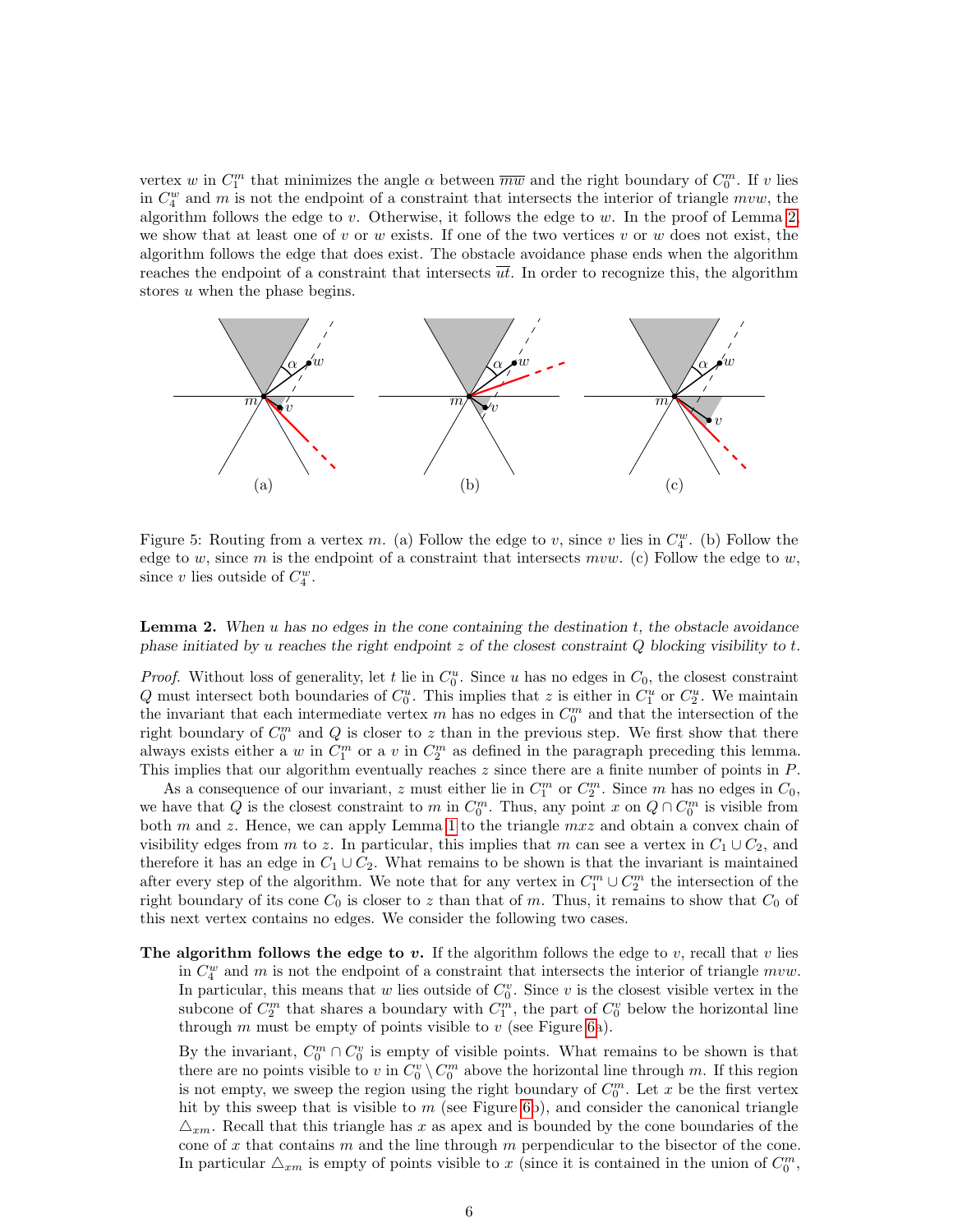

<span id="page-6-0"></span>Figure 6: (a) If m routes to v, the union of green and blue regions must be empty of points. (b) An illustration of the proof: if the region is not empty, we find a point x that must have an edge with m that we would have followed instead of v. (c) Routing from m to w.

which is empty), the swept part of  $C_1^m$ , and a portion of  $C_2^m$  that must also be empty by our choice of v. This implies that there is an edge from  $x$  to  $m$ . This means that  $w$  must exist. By construction,  $\overline{mw}$  forms the smallest angle with the right boundary of  $C_0^m$ . This means that  $x \in \Delta_{mw}$ . Furthermore, since mw and mv are visibility edges, Lemma [1](#page-3-3) implies the existence of a vertex visible to w in  $\Delta_{wm}$ . This contradicts the existence of the edge mw. Thus,  $C_0^v$  is empty of vertices visible to m. Suppose that there was a vertex y visible to v in  $C_0^v$ , then since vy and vm are visibility edges, Lemma [1](#page-3-3) implies the existence of a vertex visible to  $m$  in  $C_0^v$ , which is a contradiction.

The algorithm follows the edge to  $w$ . As in the previous case, we consider the part below the horizontal line through  $w$  and the part above (solid green and dashed blue regions in Figure [6c](#page-6-0), respectively). The former region must be empty or the edge mw would not be present: any point visible to  $m$  in this region prevents  $m$  from creating an edge to  $w$  and vice versa. An argument similar to the one for  $v$ , showing that the region above the horizontal boundary of  $C_1$  is empty, also proves that the region above the horizontal line through w is empty. Thus,  $C_0^w$  must be empty of points visible to  $w$ .  $\Box$ 

We now consider the general case, where u may have invalid edges in  $C_0$  (see Figure [7a](#page-6-1)). In this case, when u initiates the obstacle avoidance phase, we either reach  $z$  or a vertex m that has no edges in  $C_1$  and  $C_2$  (see Figure [7b](#page-6-1)). This latter case can only occur when z lies in  $C_3^m$ . Note that this implies that  $Q$  intersects both boundaries of  $C_1^m$ . Therefore, we initiate a new obstacle avoidance phase from m where  $C_1$  plays the role of  $C_0$ . By Lemma [2,](#page-5-0) the second invocation of the obstacle avoidance phase must reach z.



<span id="page-6-1"></span>Figure 7: (a) When  $Q$  does not fully block the visibility of  $C_0$ , we maintain the invariant that the visible portion of the canonical triangle (gray region) must be empty along our routing. Note that edge uv is invalid. (b) The situation where we restart the obstacle avoidance algorithm at m.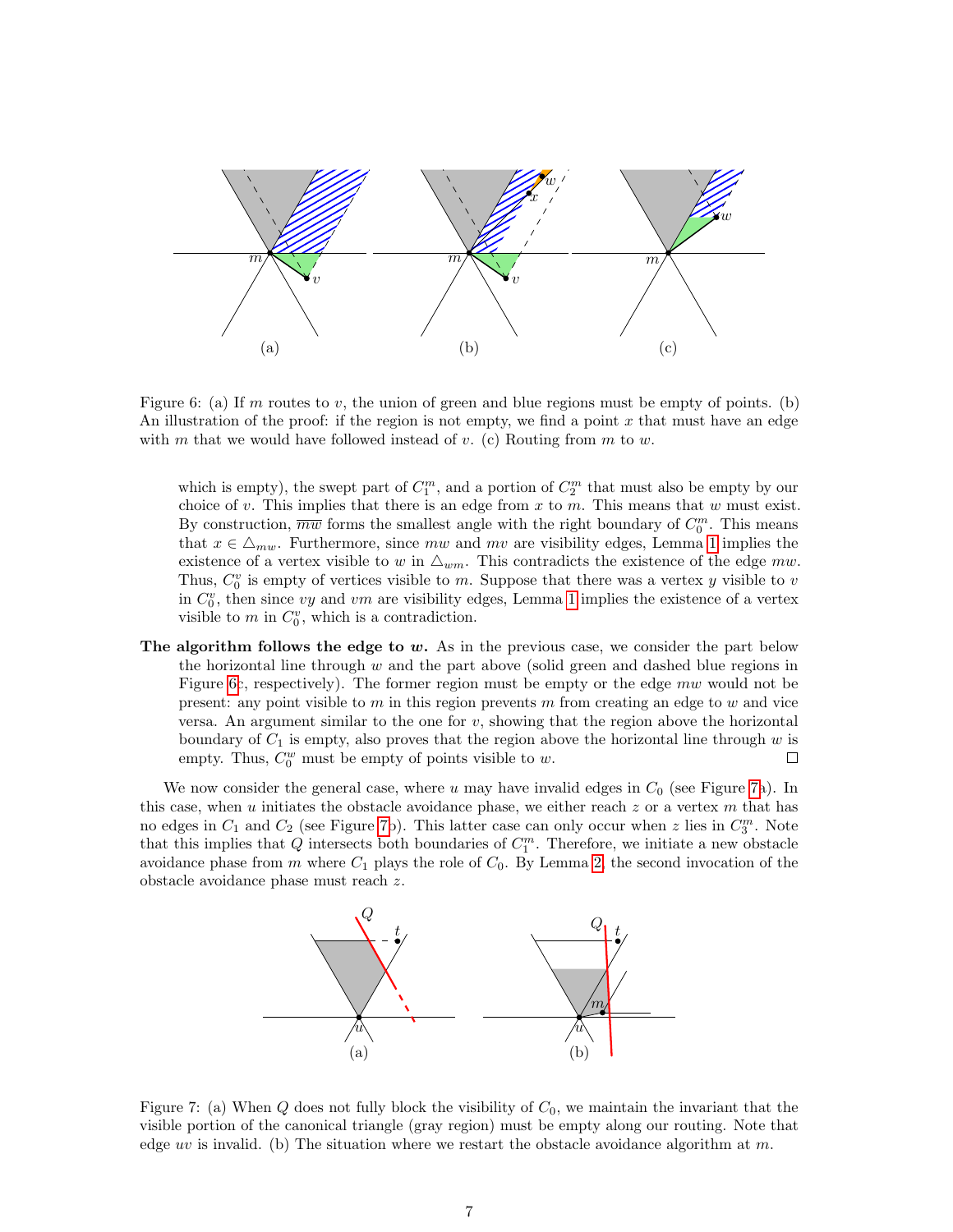**Lemma 3.** When u has no valid edges in the cone containing the destination  $t$ , the general obstacle avoidance phase initiated by u reaches the right endpoint  $z$  of the closest constraint Q blocking visibility to t.

We note that the above proof relies heavily on the fact that we have exactly 6 cones (and thus we are in the constrained  $\Theta_6$ -graph). We have a specific example in which the routing strategy described above would fail for 14 cones (for some node, no edge will keep an invariant zone empty, see Figure [8\)](#page-7-1). Thus, a different obstacle avoidance method is needed when the number of cones is not 6.



<span id="page-7-1"></span>Figure 8: The situation where no edge from u (orange) to its neighbors  $v_1, v_2, v_3$ , and  $v_4$  (blue) preserves the empty triangle (gray) used in the above proof, when using 14 cones.

### <span id="page-7-0"></span>3.2 Global Routing Strategy

We now have all the pieces in place to describe our routing strategy. Our routing strategy alternates between three phases: while not blocked by an obstacle, we use the classic Θ-routing algorithm. If the current vertex has no valid edges in the cone containing the destination, it must be blocked by a constraint Q. In this case, we enter the obstacle avoidance phase to reach the right endpoint of Q. Once we reach this endpoint, we check which of the two endpoints of  $Q$  is closer to the destination.

If the closest point to destination is the other endpoint of  $Q$ , we enter the *opposite endpoint phase*, where we route to this other endpoint of  $Q$ . Note that the two endpoints of  $Q$  can see each other, so we can route between them using the strategy introduced in [\[3\]](#page-17-2). The general idea behind the routing strategy in [\[3\]](#page-17-2) is to stay as close as possible to the visibility edge between the endpoints of Q in order to avoid becoming stuck behind constraints.

Once we have reached the endpoint of Q that is closest to the destination, we resume classic Θ-routing. We call this alternation between the three phases the *constrained*  $Θ<sub>6</sub>-routing strategy.$ 

#### 3.3 Convergence

We now show that our routing algorithm always reaches the destination. First we give a proof of convergence which greatly overestimates the number of steps needed to reach the destination,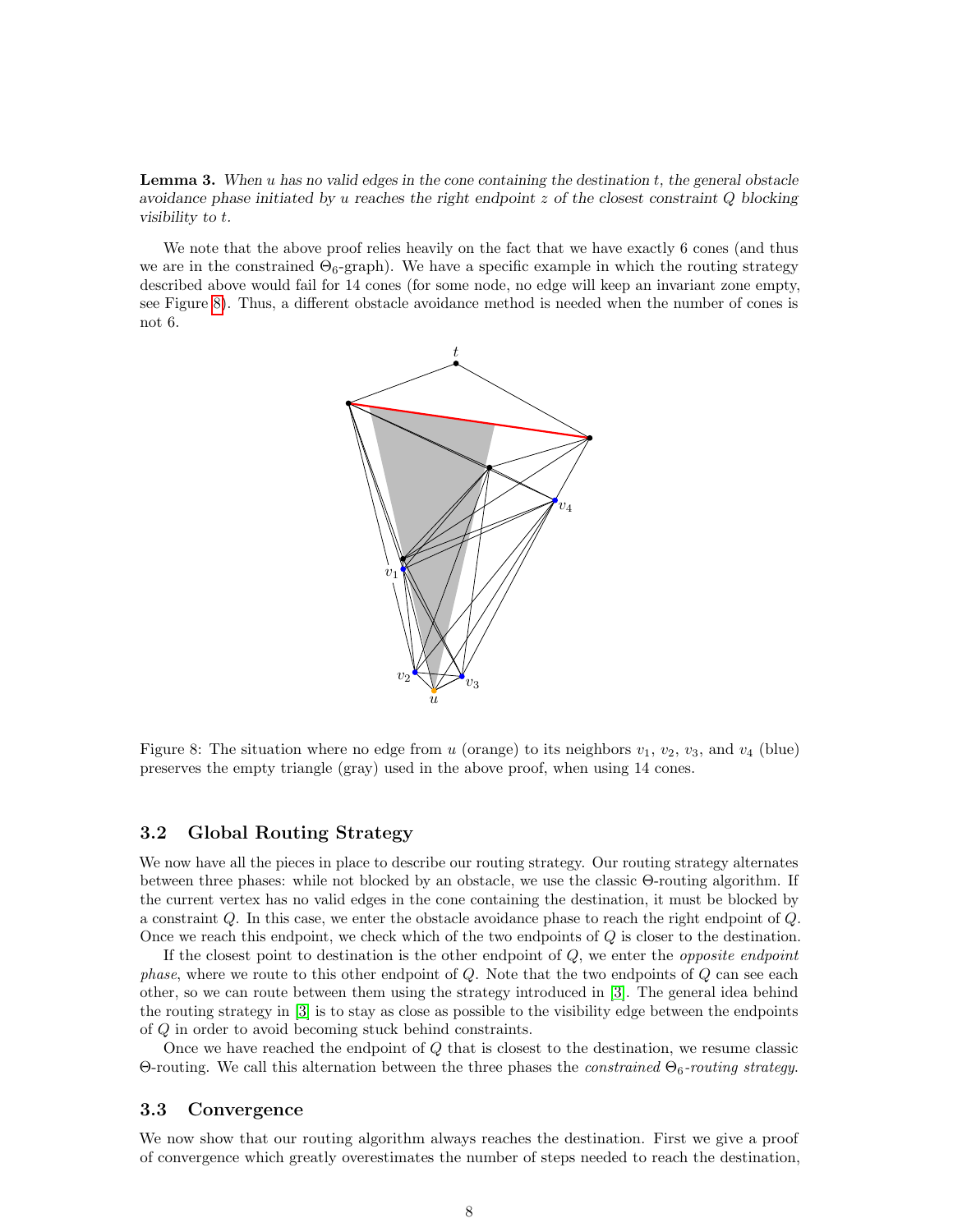but it turns out that first showing that the algorithm always reaches the destination simplifies the proof of bounding the number of steps.

<span id="page-8-1"></span>**Lemma 4.** The constrained  $\Theta_6$ -routing strategy always reaches the destination within a finite number of steps.

*Proof.* By construction, each edge followed during the  $\Theta$ -routing phase gets closer to the destination. Hence, each  $\Theta$ -routing phase can consist of at most *n* steps. Similarly, an obstacle avoidance phase performs at most  $n$  steps, since each step brings the boundary of cone  $C_0$  closer to the endpoint we are routing to. At the end of an obstacle avoidance phase, we may need an opposite endpoint phase which visits each vertex at most once [\[3\]](#page-17-2). Thus, each cycle of these three phases consists of at most 3n steps.

Thus, in order to show termination it remains to bound the number of alternations between phases. Each invocation of an obstacle avoidance phase is tied to a single constraint Q. Even though Q can trigger several obstacle avoidance phases, we claim that the total number is bounded. Let  $z$  be the endpoint of  $Q$  that is closest to  $t$ . We claim that between two obstacle avoidance phases triggered by  $Q$  we must perform an obstacle avoidance phase using another constraint  $Q'$ whose endpoint  $z'$  that is closest to t, lies further away from t than z.

Let D be the closed disk with center t and radius  $|tz|$ . We need to show that before using Q for another obstacle avoidance phase, we must reach an endpoint  $z'$  that lies outside  $D$ .

In order for Q to trigger another obstacle avoidance phase, the routing path needs to first reach a vertex v such that  $Q$  blocks visibility to t from v. This implies that v and t lie in different halfplanes with respect to the line through  $Q$ . Furthermore,  $v$  cannot lie on this line, since  $Q$  needs to block visibility between v and t. Let  $H_v$  be the open halfplane that contains v and let  $H_t$  be its complementary closed halfplane (see Figure [9\)](#page-8-0).



<span id="page-8-0"></span>Figure 9: For constraint  $Q$  to trigger another obstacle avoidance phase after reaching  $z$ , we need to reach to a vertex  $v \in H_v$  (gray, note that v need not lie in D). However, after leaving z, we first reach a vertex  $m \in H_t \cap D$ . Since Q prevents the path between m and v from remaining inside D, we need to leave D at some point and this can only be caused by a new constraint  $Q'$  whose endpoints are further from  $t$  than  $z$  is.

Consider the routing step we performed at z after reaching it as the endpoint of the obstacle avoidance phase of Q. Specifically, we look at which of the possible phases this step was executed. If the algorithm started a  $\Theta$ -routing phase, the very first step must be towards the interior of  $H_t \cap D$ (since each step of  $\Theta$ -routing gets closer to t and follows an edge in the subcone that contains t). The other option is that we immediately start another obstacle avoidance phase because of a new constraint. If the endpoint closest to t of this new constraint lies outside  $D$  we are done (since the obstacle avoidance phase will take us to the endpoint  $z'$  that we claimed), so assume that this endpoint lies inside  $D$ . Furthermore, since this constraint blocks visibility from  $z$  to  $t$ , its endpoint closest to t must lie in  $H_t$ . Thus, we conclude that regardless of which strategy we used to route, after we leave z we must reach an intermediate vertex m that lies in  $H_t \cap D$  before we visit v.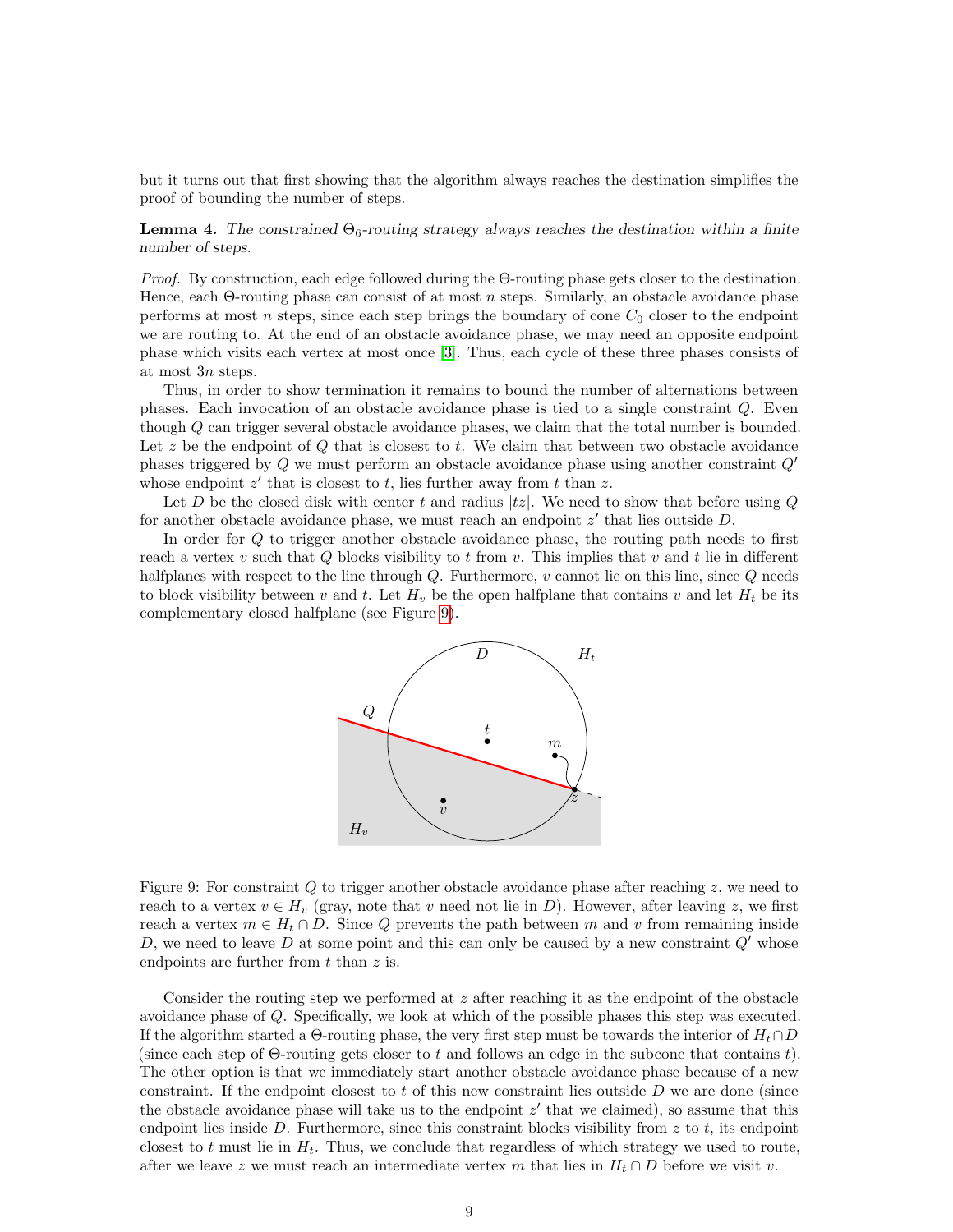Overall, we have that our proposed routing reaches z, then  $m \in H_t \cap D$ , and somehow then goes to some vertex  $v \in H_v$ . Recall that z was defined as the closest endpoint of Q to t. In particular, the other endpoint is outside D. Thus, even though  $v$  may be in D, in order for the routing strategy to reach any point of  $H_v$  it must leave D at some point. Since during the Θ-routing phase we cannot get further away from  $t$ , the only way that this can happen is via an obstacle avoidance phase where both endpoints lie outside D, proving our claim.

With this claim shown, we can now proceed to bound the number of alternations between the different phases. Let  $Q_1, \ldots, Q_k$  be all the constraints sorted by decreasing distance of their closest endpoint to t. Let  $z_i$  be the endpoint of  $Q_i$  closest to t (i.e., for any  $1 \leq i \leq j \leq k$ , we have that  $|tz_i| > |tz_j|$ ). Notice that  $Q_1$  cannot invoke more than one obstacle avoidance phase since there are no constraints whose closest endpoint  $z_i$  is further from t than  $z_1$ . By a similar reasoning, we can show that  $Q_2$  can trigger two obstacle avoidance phases,  $Q_3$  four such phases, and in general  $Q_i$  cannot invoke an obstacle avoidance phase more than  $2^{i-1}$  times. Since there are k constraints, there cannot be more than  $2^0 + 2^1 + \ldots 2^{k-1} = 2^k - 1$  invocations of an obstacle avoidance phase. As argued at the beginning of the proof, we execute at most  $3n$  steps between two obstacle avoidance phases, thus the total number of steps is upper bounded by  $O(n \cdot 2^k)$ .  $\Box$ 

Note that the above reasoning shows that a single constraint can trigger an obstacle avoidance phase many times. Having shown that our algorithm terminates after a finite number of steps, we can refine the argument to reduce the number of triggers per constraint to exactly one.

<span id="page-9-2"></span>**Lemma 5.** Let Q be a constraint and let z be the endpoint of Q that is closest to t. Vertex z can be visited as the final vertex of at most one obstacle avoidance or opposite endpoint phase.

Proof. When we reach z at the end of an obstacle avoidance or opposite endpoint phase, we execute a step in the  $\Theta_6$ -routing strategy. Since this strategy is memoryless<sup>[2](#page-9-0)</sup>, the routing strategy follows the same edge from  $z$  every time we reach it. This implies that  $z$  cannot be visited twice using an obstacle avoidance or opposite endpoint phase, since otherwise the path would cycle indefinitely, contradicting Lemma [4.](#page-8-1)  $\Box$ 

This immediately gives a linear bound on the number of phase changes, implying a quadratic bound on the number of steps. We now use a more detailed analysis of the circumstances in which a vertex may be visited to tighten this further to  $O(n)$ . In order to do this, we first determine the number of constraints that can fully block visibility in a cone of a vertex  $v$ .

<span id="page-9-1"></span>**Lemma 6.** For any vertex v there can be at most three constraints that fully block visibility in some cone of v.

*Proof.* There are six cones around v and each one can only be fully blocked by at most one constraint. This already implies that at most six constraints can fully block visibility in some cone of v. In the following we reduce the number to three.

We first observe that if a constraint  $Q$  fully blocks visibility in some cone(s), the endpoints of  $Q$  must be in the cones adjacent to those blocked by it (say, if  $Q$  blocks cones  $C_0$  and  $C_1$ , then the endpoints of Q must lie in  $C_5$  and  $C_2$ , see Figure [10a](#page-10-0)). We use this fact to show that there cannot be two adjacent cones that are fully blocked by different constraints: assume, for the sake of contradiction, that we can have two constraints  $Q_1$  and  $Q_2$  fully blocking cones  $C_1$  and  $C_2$ , respectively. Let  $z_1$  be the endpoint of  $Q_1$  that lies in  $C_2$  and let  $z_2$  be the endpoint of  $Q_2$  that lies in  $C_1$ . Because both  $C_1$  and  $C_2$  are fully blocked, neither  $z_1$  nor  $z_2$  are visible from v. Thus, they must both lie behind the constraint blocking visibility in their cones. However, this would imply that  $Q_1$  and  $Q_2$  cross each other (see Figure [10b](#page-10-0)), contradicting that the set of constraints is plane. Naturally, the same argument applies to any other two adjacent cones, hence we conclude that between two different constraints that fully block visibility there is at least one cone with visible vertices. Since we have 6 cones in total, the limit of three constraints follows.  $\Box$ 

<span id="page-9-0"></span> ${}^{2}$ An algorithm is called *memoryless* if it makes the same decision when presented with the same input, i.e., it does not store previous decisions.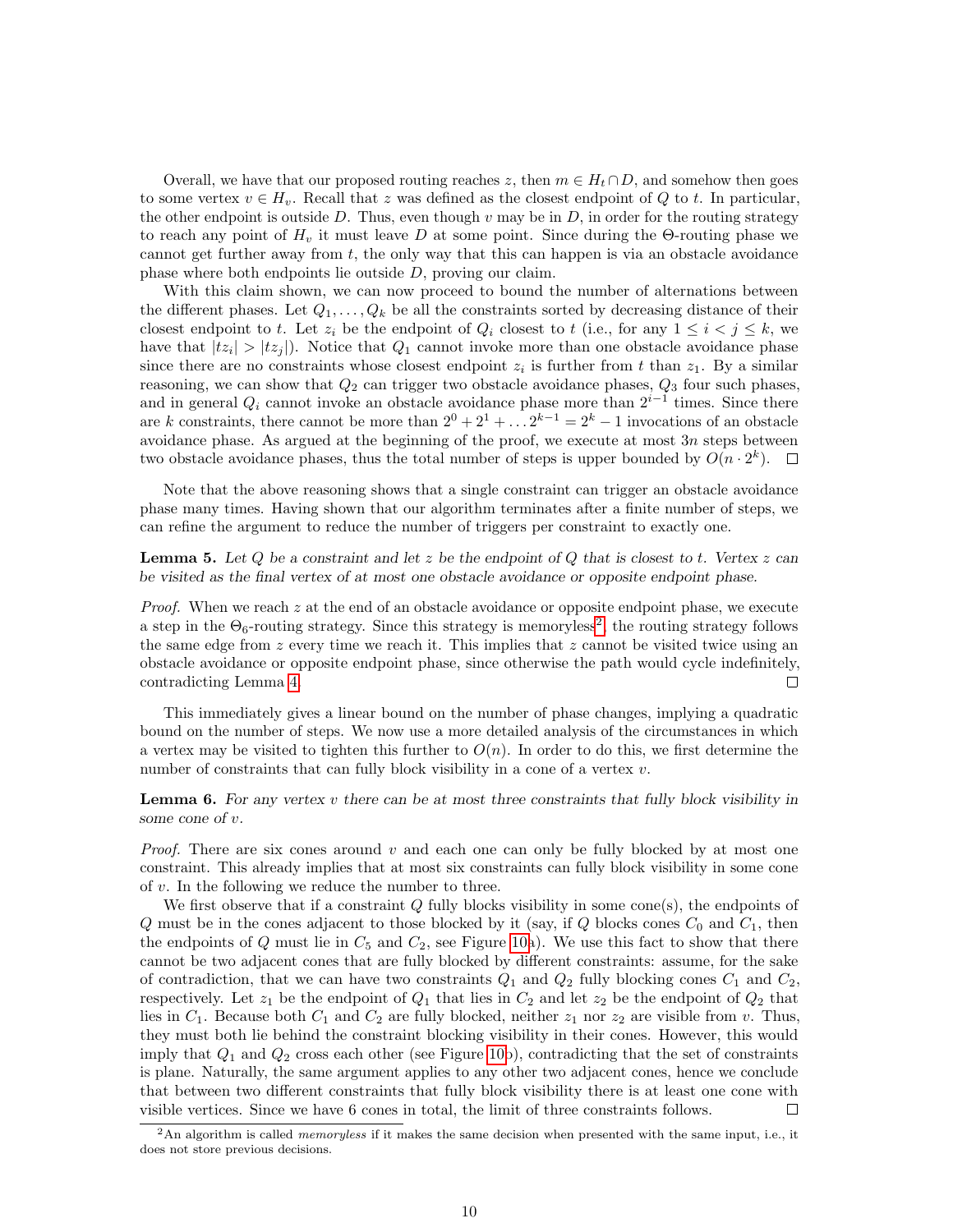

<span id="page-10-0"></span>Figure 10: (a) Constraint Q fully blocks visibility in cone  $C_0$  and  $C_1$  of vertex v. Notice that its endpoints lie in  $C_0$  and  $C_2$ . (b) There cannot be two adjacent cones fully blocked by different constraints: in order for this to happen, both endpoints should lie behind the other constraint (dashed regions) and this is only possible if the constraints cross.

<span id="page-10-1"></span>**Lemma 7.** The constrained  $\Theta_6$ -routing strategy always reaches the destination in  $O(n)$  steps.

*Proof.* Consider any vertex  $v$  and consider how we reached it.

- 1) v is reached during a  $\Theta$ -routing phase. Since the routing strategy in this phase is memoryless, we would make the same routing step from  $v$  every time we reach it. In particular, this would imply that v cannot be visited twice using a  $\Theta$ -routing phase (otherwise, the path would cycle indefinitely, contradicting with Lemma [4\)](#page-8-1). Hence, we conclude that  $v$  is visited once during a Θ-routing phase during the whole routing algorithm.
- 2)  $v$  is reached during an avoidance phase of constraint  $Q$ . We consider two subcases:
	- **2.1)** v is not an endpoint of Q. Let u be the vertex that initiated the avoidance phase and first consider the case in which  $Q$  completely blocks visibility of  $u$  in the cone containing  $t$  (see Figure [4b](#page-4-0)). In this situation, the same cone remains empty for all vertices along the path (including  $v$ ). By Lemma [6,](#page-9-1) if  $v$  is visited more than three times as part of an obstacle avoidance path, two of them share the same cone. Both of these times, the obstacle avoidance and opposite endpoint phases would end up at  $z$ , the endpoint of  $Q$  closest to t, contradicting Lemma [5.](#page-9-2) Thus, we conclude that  $v$  can be reached this way at most three times.

It is possible that Q did not block the visibility in the cone completely (i.e., we initiated the obstacle avoidance phase because the edge was invalid, see Figure [4a](#page-4-0)). This situation is very similar to the case in which visibility was completely blocked. The only difference is that the choice of the edge we follow at  $v$  depends on the cone that contained  $t$  when we started this obstacle avoidance phase as well as on whether or not  $v$  has edges in the two adjacent cones. We again conclude that if  $v$  is visited more than a constant number of times in this way, the algorithm would route to the same neighbour of  $v$ , eventually ending at the same endpoint of Q and contradicting Lemma [5.](#page-9-2)

2.2) v is an endpoint of Q. As argued in Lemma [5,](#page-9-2)  $v$  can only be visited once during the whole execution of the algorithm if it is the endpoint that is closest to t. Similarly, if  $v$ is the endpoint that is furthest away from  $t$ , we know the algorithm enters the opposite endpoint phase and routes to the opposite endpoint of  $Q$ . Note that  $v$  could be visited several times this way (see Figure [11\)](#page-11-0). However, notice that  $v$  can never be visited twice because of the same constraint  $Q$ , as this would imply that we visit the same closest endpoint twice as well, contradicting Lemma [5.](#page-9-2) Thus, during the entire execution of the algorithm, we can visit at most  $3n-6$  vertices as the endpoint of a constraint that is not closest to  $t$ , since the set of constraints is plane.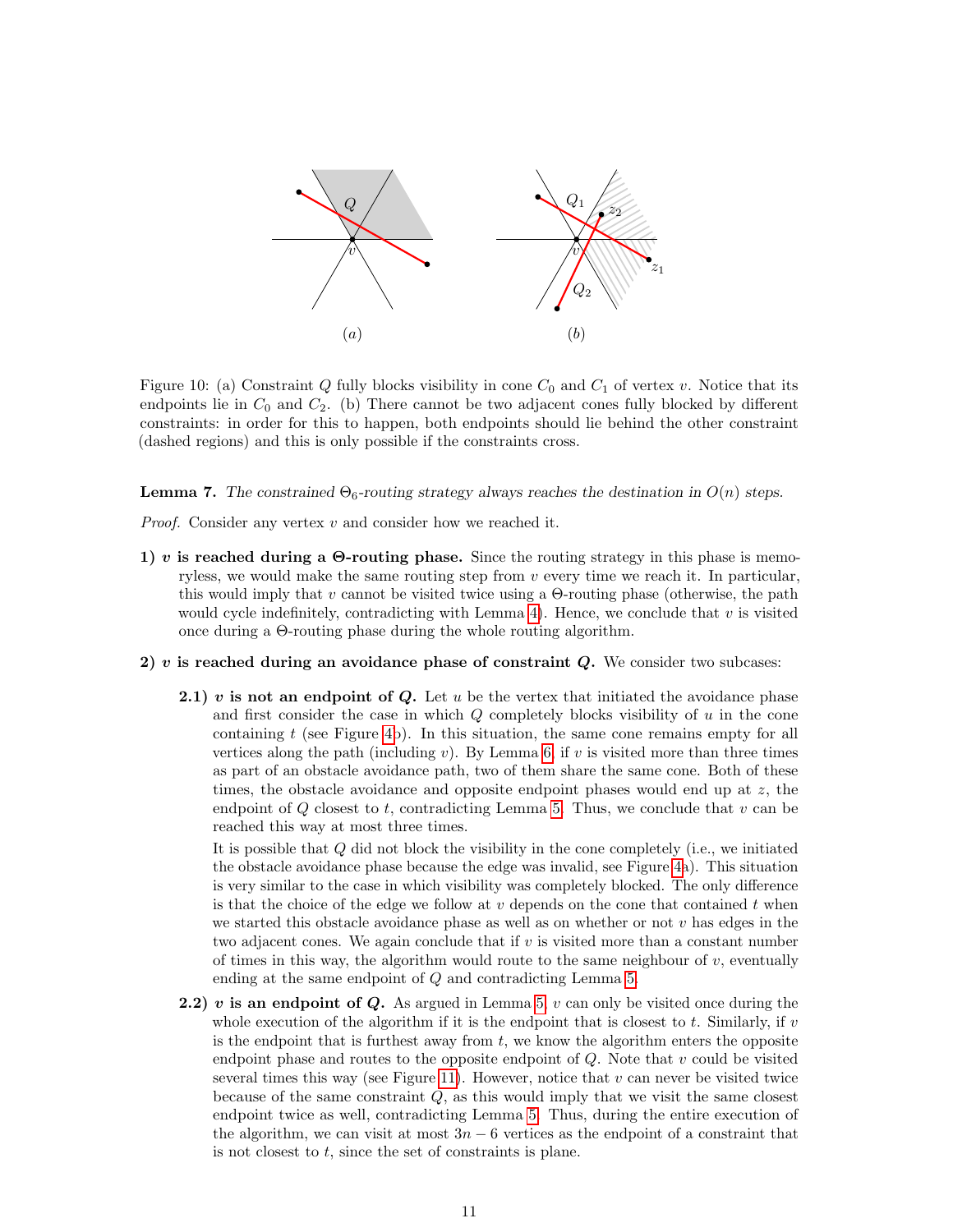

<span id="page-11-0"></span>Figure 11: A vertex v can be visited  $\Omega(n)$  times as the endpoint not closest to t. This implies that  $v$  is the endpoint of many constraints and in all of them it is further away from  $t$  than the other endpoint  $u_2, ..., u_k$ . For clarity, the disk centred at t passing through v is drawn (as solid black), and a possible routing path that visits  $v$  multiple times is also shown (in dashed black).

3)  $v$  is reached during an opposite endpoint phase. Every time a vertex is part of a path in the opposite endpoint phase, Lemma 3 of [\[3\]](#page-17-2) shows that at least one of its cones is empty.

Hence, excluding case 2.2, each vertex is visited a constant number times. Since case 2.2 adds at most  $3n - 6$  visited vertices during the entire execution of the algorithm, this implies that a total of  $O(n)$  steps are executed as claimed.  $\Box$ 

**Theorem 8.** There exists a 1-local  $O(1)$ -memory routing algorithm for the constrained  $\Theta_6$ -graph that reaches the destination in  $O(n)$  steps.

Proof. The algorithm is 1-local by construction, since we consider only information about vertices the current vertex is connected to. The Θ-routing phase does not require any memory. The obstacle avoidance phase and opposite endpoint phase store a single vertex each and this information is discarded when the phase ends. Hence, the algorithm requires  $O(1)$  memory. Lemma [7](#page-10-1) shows that the algorithm terminates in  $O(n)$  steps.  $\Box$ 

# 4 Routing on the Visibility Graph

We now return our attention to our main goal: routing on the visibility graph. Since in the previous section we presented a routing algorithm for the constrained  $\Theta_6$ -graph, we first show that we can use this algorithm to route on the visibility graph as well. Afterwards, we also describe how to modify the constrained  $\Theta_6$ -routing algorithm to route on the visibility graph directly without locally determining the edges of the constrained  $\Theta_6$ -graph.

We note that, unfortunately, the length of the paths resulting from these two approaches need not be related to the length of the shortest path in the visibility graph. Since we cannot determine locally which endpoint of a constraint is closest to  $t$ , the routing algorithms may follow a path to an endpoint arbitrarily far away, preventing us from being competitive. However, we show in √ Section [5](#page-13-0) that no deterministic local routing strategy can be  $o(\sqrt{n})$ -competitive with respect to the length of the shortest path.

### 4.1 Using the Constrained  $\Theta_6$ -Graph

In order to use the constrained  $\Theta_6$ -routing algorithm from the previous section, we need to determine locally at a vertex which of its visibility edges are part of the constrained  $\Theta_6$ -graph. Since it is easy to locally determine at a vertex  $u$  if a vertex  $v$  is the closest vertex in one of its subcones, we focus on the situation where this is not the case and we thus have to determine at  $u$  if it is the closest vertex in one of the subcones of v. Let the *constrained canonical triangle* of v be  $\Delta_{vu}$  clipped using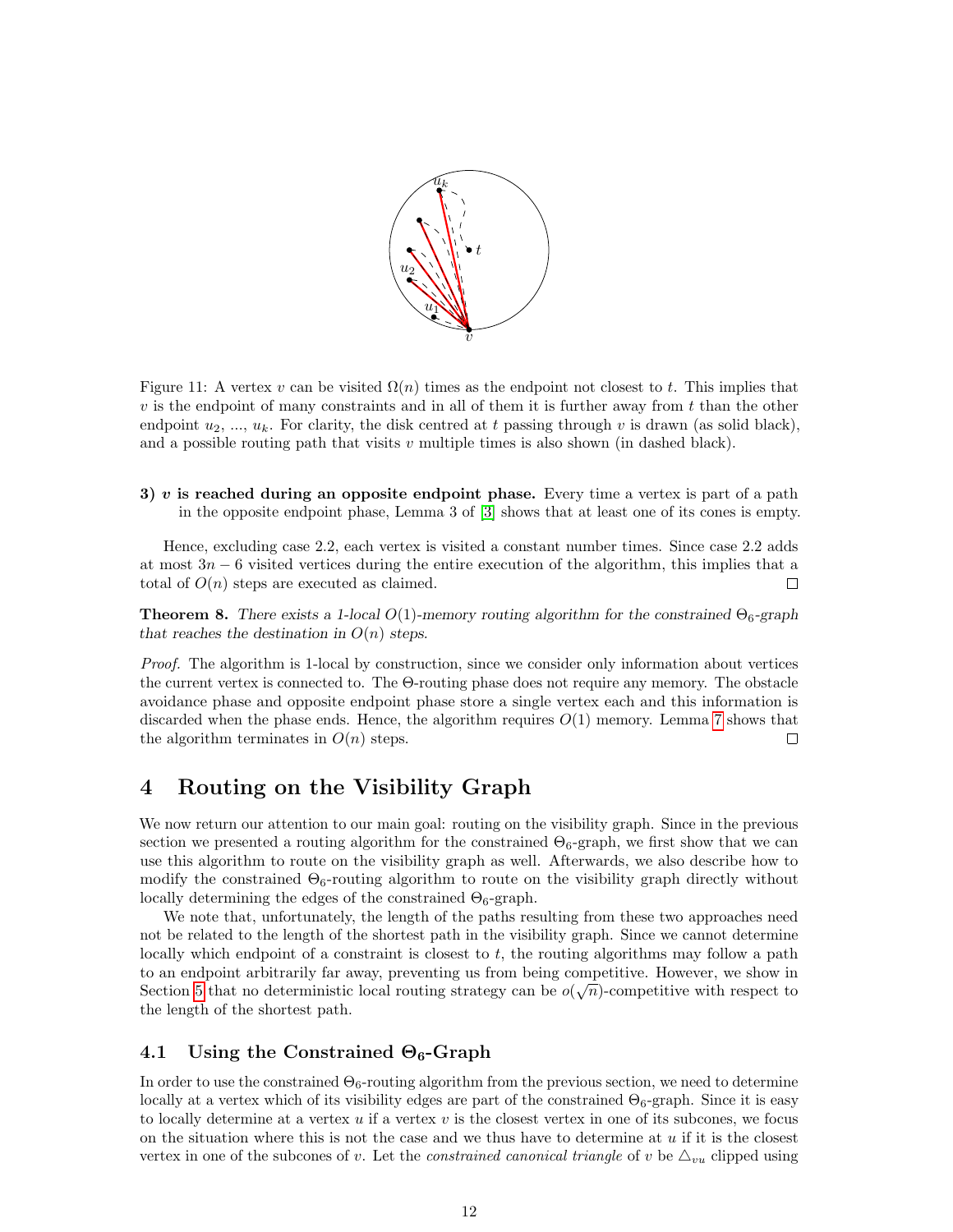the constraints intersecting the boundary of the canonical triangle with one endpoint at  $u$  (see Figure [12\)](#page-12-0). Note that we can determine the constrained canonical triangle of v locally at  $u$ .



<span id="page-12-0"></span>Figure 12: The constrained canonical triangle of v (gray). Constraint  $uz$  is used to clip the triangle. Constraint uy does not clip the triangle, since it does not cross the triangle boundary. Constraint pq does not clip the triangle, since it has no endpoint at  $u$ .

**Lemma 9.** Let u and v be two vertices such that v is not the closest vertex to u in any subcone of u. Edge uv is part of the constrained  $\Theta_6$ -graph if and only if u does not have any visible vertices in the constrained canonical triangle of v.

*Proof.* We first note that we can consider the subcone of  $v$  that contains  $u$  to be the full cone: If the constraint defining the subcone ends in the constrained canonical triangle, Lemma [1](#page-3-3) implies that it also contains a vertex visible to  $u$ , correctly implying that  $uv$  is not an edge. If the constraint does not end in the constrained canonical triangle, the part of the constrained canonical triangle outside the subcone is not visible to  $u$  and hence it does not influence the decision at  $u$ .

It is easy to see that if u has any visible vertices in the constrained canonical triangle of  $v, uv$ is not an edge of the constrained  $\Theta_6$ -graph: Consider the vertex x such that the smaller angle of  $ux$  and  $uv$  is minimized. Since the angle is minimized,  $u$  is not the endpoint of any constraints intersecting triangle  $uvx$ , so we can apply Lemma [1](#page-3-3) to  $uvx$ . This gives us a vertex inside the constrained canonical triangle that is visible to v. Hence, u is not the closest visible vertex to v and thus uv is not an edge of the constrained  $\Theta_6$ -graph.

Next we show that if u has no visible vertices in the constrained canonical triangle of  $v, uv$  is an edge of the constrained  $\Theta_6$ -graph. We prove this by contradiction, so assume that uv is not an edge of the constrained  $\Theta_6$ -graph. This implies that there exists a vertex x in the subcone of v that contains u that is closer to v than u is. Hence, x lies in the constrained canonical triangle. Applying Lemma [1](#page-3-3) to uvx gives us a vertex inside the constrained canonical triangle that is visible to  $u$ , contradicting that  $u$  has no visible vertices in this region. П

### 4.2 Routing Directly on the Visibility Graph

In order to route directly on the visibility graph, instead of at each vertex computing the local neighbourhood in the constrained  $\Theta_6$ -graph, the constrained  $\Theta_6$ -routing algorithm needs to be modified. We do this in such a way that the vertices do not need to store any fixed cone orientations.

When a vertex s wants to send a message, it picks an arbitrary cone orientation and stores it in the message it sends. We note that a vertex can pick a different orientation of the cones for each message that it sends and this only requires a constant amount of storage. Since the orientation is stored in the message, vertices do not need to agree on a fixed orientation in advance, as every vertex along the routing path can extract the orientation from the message and use that for its decisions.

Like in the constrained  $\Theta_6$ -routing algorithm, routing directly on the visibility graph works in three phases: Θ-routing, obstacle avoidance, and opposite endpoint. During the Θ-routing phase a vertex  $u$  simply sends the message to the closest vertex in the cone that contains  $t$ , again limiting the edges it is allowed to follow to the edges that end in  $\Delta_{ut}$ .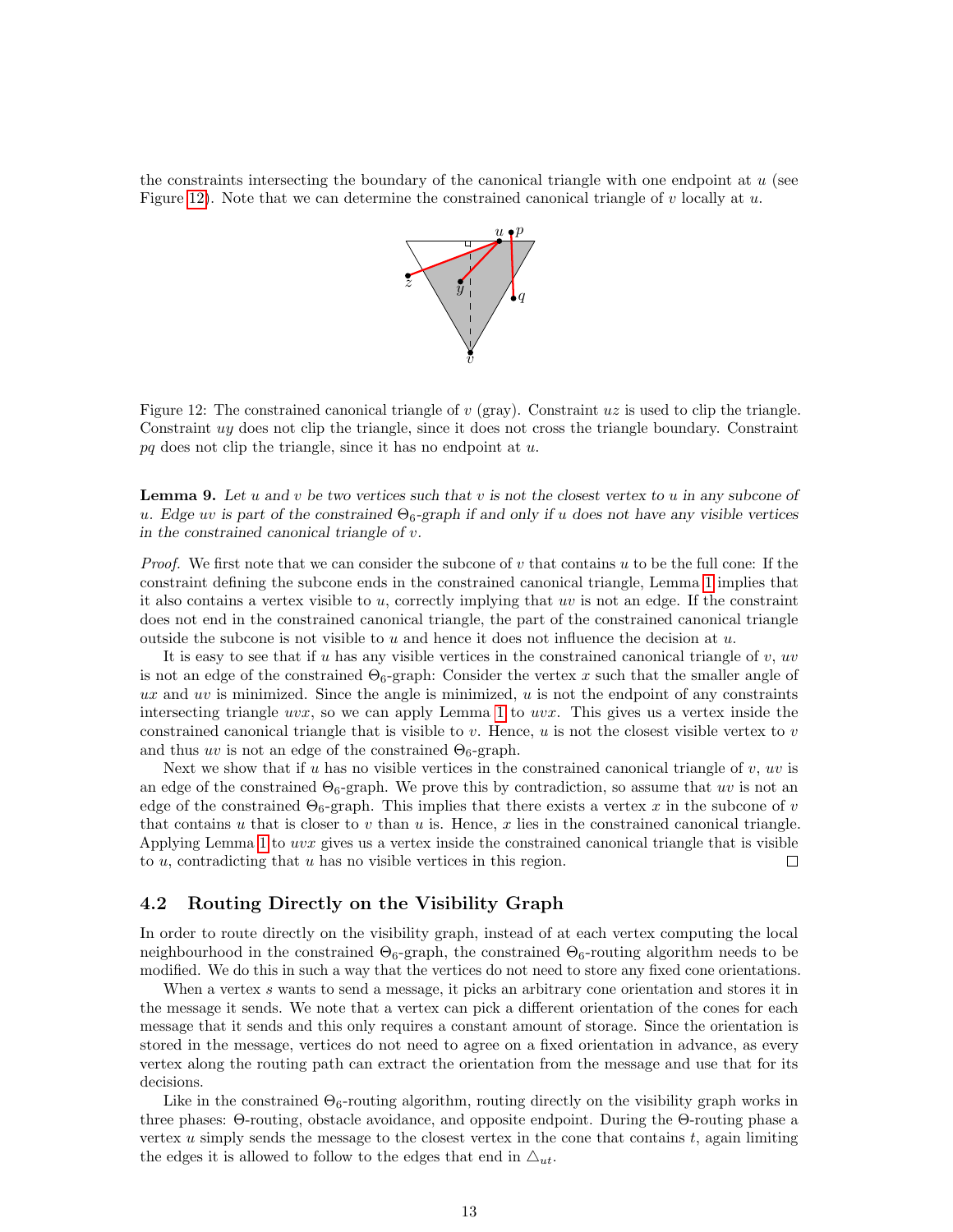During the obstacle avoidance phase, we start by routing to either endpoint of the constraint blocking visibility to t. Since we are routing on the visibility graph, Lemma [1](#page-3-3) tells us that there is a convex chain of visibility edges to these endpoints. Hence, in order to reach an endpoint of the constraint, we follow one of these convex chains. In order to determine the next edge on the chain at an intermediate vertex  $m$ , the message needs to store the predecessor of  $m$  on the chain and whether the path should continue to the next clockwise or counter-clockwise edge of  $m$ . The next edge along the convex chain at m is the edge that minimizes the angle with the line through  $m$ and the predecessor of  $m$  in the stored direction.

When we arrive at an endpoint of a constraint, we can determine the location of the other endpoint, since they are connected in the visibility graph. Using this information, we can determine if this constraint is the one that caused the obstacle avoidance phase by checking if it blocks visibility of u to t. If this is the case, we also determine which of the two endpoints is closer to t. If we are not yet at the endpoint closest to  $t$ , we start the opposite endpoint phase, which is now simplified to following the edge in the visibility graph to the other endpoint of the constraint.

**Theorem 10.** There exists a 1-local  $O(1)$ -memory routing algorithm for the visibility graph that reaches the destination in  $O(n)$  steps.

Proof. We first note that locality follows from the fact that we only need to consider the neighbours of the current vertex in each of the steps. The memory bound follows from the fact that we need to store only the orientation of the cones in the message, as well as the starting vertex of the obstacle avoidance phase and the previous vertex along the obstacle avoidance path.

It remains to bound the number of steps. This algorithm has properties similar to those of the constrained  $\Theta_6$ -routing algorithm. First, the Θ-routing phase always gets closer to the destination and thus cannot repeat vertices. This implies that Lemma [4](#page-8-1) also holds for this routing algorithm. This in turn implies that a vertex can be the closest endpoint of an obstacle avoidance or opposite endpoint phase at most once. Next, since the obstacle avoidance path is convex, this implies that this path visits a subset of the vertices visited by the obstacle avoidance phase of the constrained  $\Theta_6$ -routing algorithm. Finally, the opposite endpoint phase consists of at most a single edge, hence this phase too is a subpath of its constrained  $\Theta_6$ -routing counterpart. Hence, when we compare the path of this routing algorithm to the constrained  $\Theta_6$ -routing path that uses the same cone orientation, the routing path on the visibility graph is a subpath of the constrained  $\Theta_6$ -routing path. Hence, it takes at most  $O(n)$  steps.  $\Box$ 

### <span id="page-13-0"></span>5 Lower Bounds

In this section we provide a number of lower bounds on the competitive ratio of any deterministic local routing algorithm on the visibility graph compared to the shortest path in that graph. We give bounds both on the total length of the path, and on the number of steps taken. Our first two lower bounds are adaptations of the lower bound given by Bose *et al.* [\[3\]](#page-17-2) in Theorem 1. Their focus of interest is the constrained  $\Theta_6$ -graph, where they showed that no deterministic 1-local routing algorithm on this graph can be  $o(\sqrt{n})$ -competitive. In this section, we modify their construction for the visibility graph instead.

We start by giving an overview of their bound. For a given  $n$ , the general idea is to initially construct a plane graph with a number of vertices quadratic in  $n$ . This graph is grid shaped, with the source at the bottom and sink at the top (see Figure [13\)](#page-14-0). We run the routing algorithm and see which path it follows on the large graph. Note that the graph is of quadratic size, but the shortest path uses a linear number of edges. Thus, competitive algorithms cannot afford to fully explore the graph. Once we know the path of the routing strategy, we trim the graph to one of linear size in  $n$ , removing the portions of the graph that the routing algorithm did not explore (and in the process we insert a shorter path, see Figure [14\)](#page-14-1). The key point of the construction is that the routing algorithm has the exact same information in both the original and the trimmed graph. Since the algorithm is deterministic, it will make the same choices and follow the same path in both cases.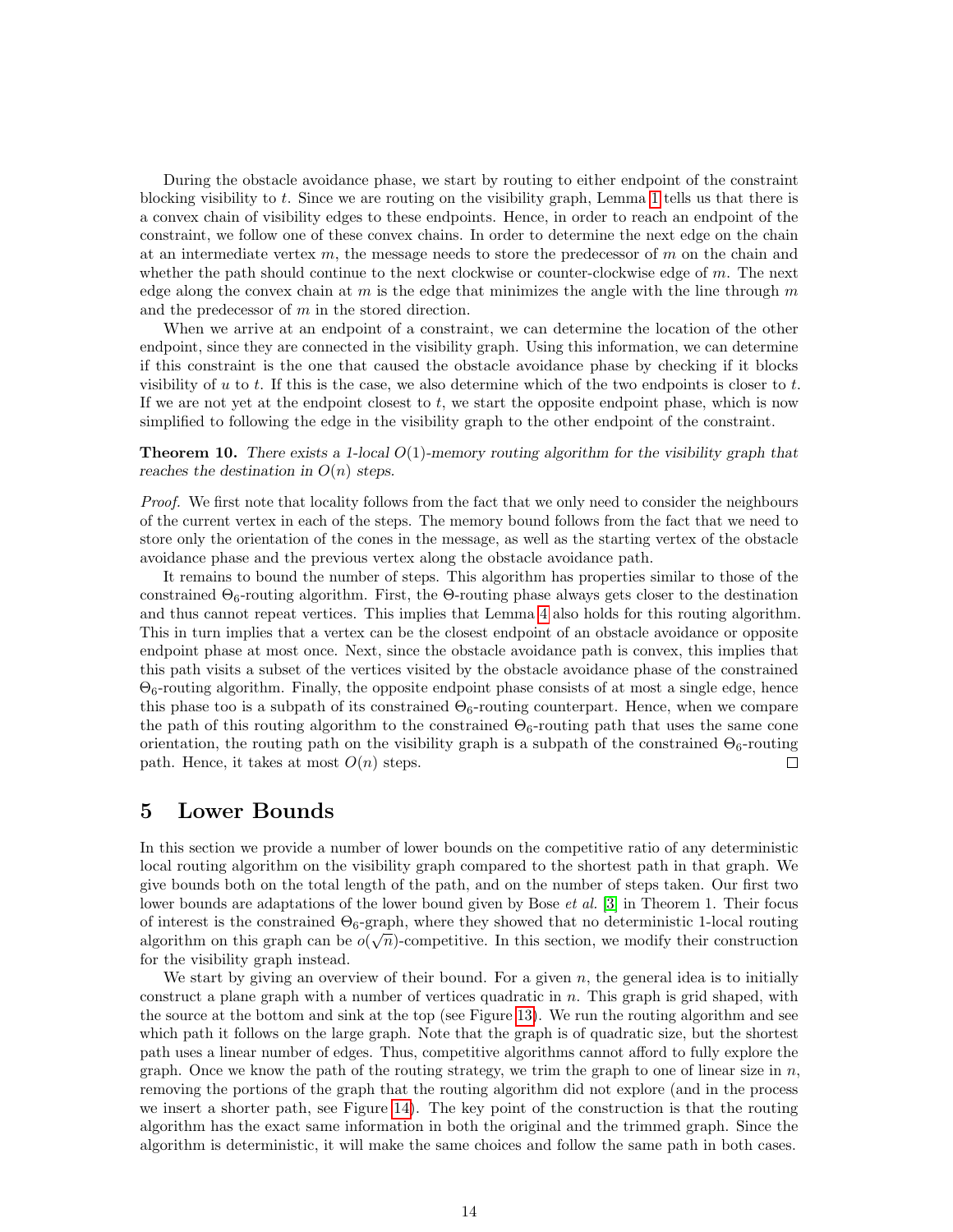

<span id="page-14-0"></span>Figure 13: The initial graph for the lower bound construction. The edges shown are the ones that would be created in the  $\Theta_6$ -graph. The same graph can be realized as a visibility graph by simply turning every edge into a constraint.

We start by showing a lower bound on the competitive ratio with respect to the *number of steps* in the path (often referred to as the hop distance) as opposed to the length of the shortest path.

<span id="page-14-2"></span>**Lemma 11.** No deterministic 1-local routing algorithm is  $o(n)$ -competitive with respect to the number of steps of the shortest path on all pairs of vertices of the visibility graph on n vertices, regardless of the amount of memory it is allowed to use.

Proof. We need to show that the large and the trimmed graphs can both be realized as a visibility graph (instead of the constrained  $\Theta_6$ -graph). The large graph consists of  $n \times n$  vertices in the unit grid in which the vertices in every other column are shifted half a unit in the  $x$ -coordinate, and then we scale the instance in the x-coordinate by a factor of  $n$  (see exact details in [\[3\]](#page-17-2)). Since the graph is a maximal plane graph (i.e., any additional edge would create a crossing), we can realize it as a visibility graph by making every edge a constraint.

Now we explain how to also make the trimmed graph. Consider any deterministic 1-local routing algorithm and the path it follows from s to t. Let  $\pi$  be the path consisting of the first  $n/2$ steps of this routing path. We note that since the initial graph has  $n$  rows, the shortest path must have at least  $n/2$  steps (by following edges on the left or right boundary you can skip one every two rows) and thus  $\pi$  is well defined.

Next, we modify the initial graph in exactly the same way as done by Bose et al.: for every vertex visited by  $\pi$ , we mark that vertex, and all of its neighbours. We also mark t, its neighbors, and all constraints whose two endpoints are marked vertices. The trimmed graph consists of the visibility graph consisting of marked vertices and constraints only. That is, we remove any non-marked vertex, edge, and constraint, and "update" the visibility graph (see Figure [14\)](#page-14-1).



<span id="page-14-1"></span>Figure 14: Once we know the path  $\pi$  (orange and dash-dotted) followed by the routing strategy we can create the trimmed graph: this graph will have the same local information as in the initial graph, hence the same choices will be made. However, the trimmed graph contains a shorter path with a constant number of steps (blue and dotted). Constraints are shown in thick red. Note that in the left side of the graph there could be quadratically many edges (in solid black), but this can be reduced to a linear number by choosing any plane graph and adding those edges as constraints.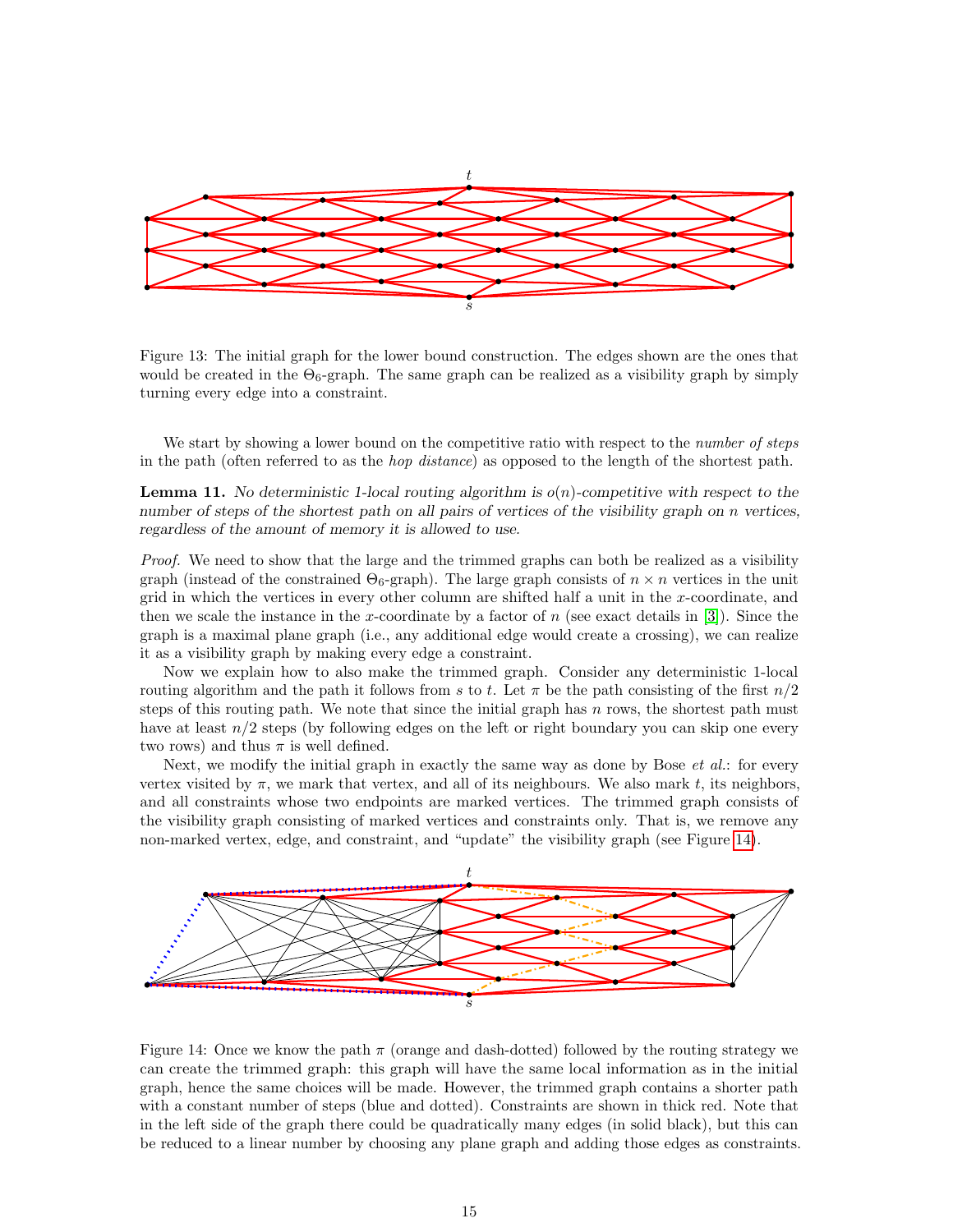Now we analyze the performance of the routing algorithm in the trimmed graph. Consider the n columns of the construction. We say that a vertex *touches* a column if it lies in that column or has a neighbour in that column. Observe that every vertex of  $\pi$  (other than s and t) touches a constant number of columns. Since  $\pi$  consists of  $n/2$  steps, there exists a column c that is touched at most  $O((n/2)/n) = O(1)$  times.

Regardless of  $\pi$ , we observe that there is a path from s to t that consists of  $O(1)$  steps: follow the edge from s to the column c, and go upwards in that column until you reach the top row, and follow the edge to t. There are only  $O(1)$  vertices in that column (i.e., the touched vertices). Between any two consecutive vertices we need a constant number of steps. Since any deterministic 1-local routing algorithm would follow a path consisting of at least  $n/2$  steps, we get the claimed lower bound on the competitive ratio with respect to the number of steps.

In order to complete the proof, we need to argue that the trimmed graph has linear size. Since  $\pi$  consists of  $n/2$  steps and every vertex other than s and t has a constant number of neighbors, we obtain a graph with  $\Theta(n)$  vertices. However, note that the resulting graph could have quadratically many edges (see the left side of Figure [14](#page-14-1) for example). We can reduce the number of edges to linear by adding additional constraints. The only requirement is that these constraints do not cross the edges used in the short path in column  $c$ . For example, we can add an arbitrary plane graph where every edge is a constraint.  $\Box$ 

The same construction can be used to show a lower bound on the competitiveness in terms of the length of the shortest path.

**Lemma 12.** No deterministic 1-local routing algorithm is  $o(\sqrt{n})$ -competitive with respect to the length of the shortest path on all pairs of vertices of the visibility graph on n vertices, regardless of the amount of memory it is allowed to use.

Proof. The construction of both the large and the trimmed graphs is the same as in Lemma [11.](#page-14-2) The main change is that now the analysis is based on Euclidean length instead of number of steps. Recall that we scaled the instance by a factor of  $n$  in the x-coordinates. This in particular implies that any non-vertical edge of the graph has length at least n. Consider the path  $\pi$  consisting of the first  $n/2$  steps taken by the routing algorithm. If none of these edges is vertical, we obtain a lower bound of  $n^2/2$  on the length of the routing path. If at least one edge is vertical, we observe that both of these vertical sides are at distance  $n^2/2$  from s, thus giving the same lower bound on the length of the path.

However, in the trimmed path we can find a shorter path. Consider the  $2\sqrt{n}$  columns<sup>[3](#page-15-0)</sup> at distance at most  $n\sqrt{n}$  from s. Since  $\pi$  consists of  $n/2$  vertices, there exists a column c that is distance at most  $n\sqrt{n}$  fines.<br>touched at most  $\sqrt{n}$  times.

For ease of exposition, first consider the case in which c is touched only by s and t. This would give us a path of length at most  $O(n\sqrt{n})$ : go from s to the column c and follow the upward edges to t. Each of the horizontal steps has length  $O(n\sqrt{n})$  and there are two of them in total, whereas the n upward edges have unit length.

n upward edges have untituding that c is touched at most  $\sqrt{n}$  times. For each vertex that is touched, we need to make a small detour via the next column, adding an extra cost of  $O(n)$  per detour, leading to a total path length of  $O(n\sqrt{n})$ . Hence, the ratio between the two path lengths tends to  $\omega(\sqrt{n})$ , giving the lower bound.  $\Box$ 

Next, we show that this lower bound can be improved in some cases. A common strategy for routing is to use the segment st as a guide to reach the destination. Thus, even though one is allowed to use all edges of the graph, routing algorithms often only consider edges of the subgraph induced by the endpoints of edges that cross st. For any such algorithm we can increase the lower bound to show that no  $o(n)$ -competitive algorithm exists in terms of the shortest path distance.

<span id="page-15-0"></span><sup>&</sup>lt;sup>3</sup>Since we need to consider the Euclidean distance traveled to reach these columns later, we cannot consider all  $n$ columns.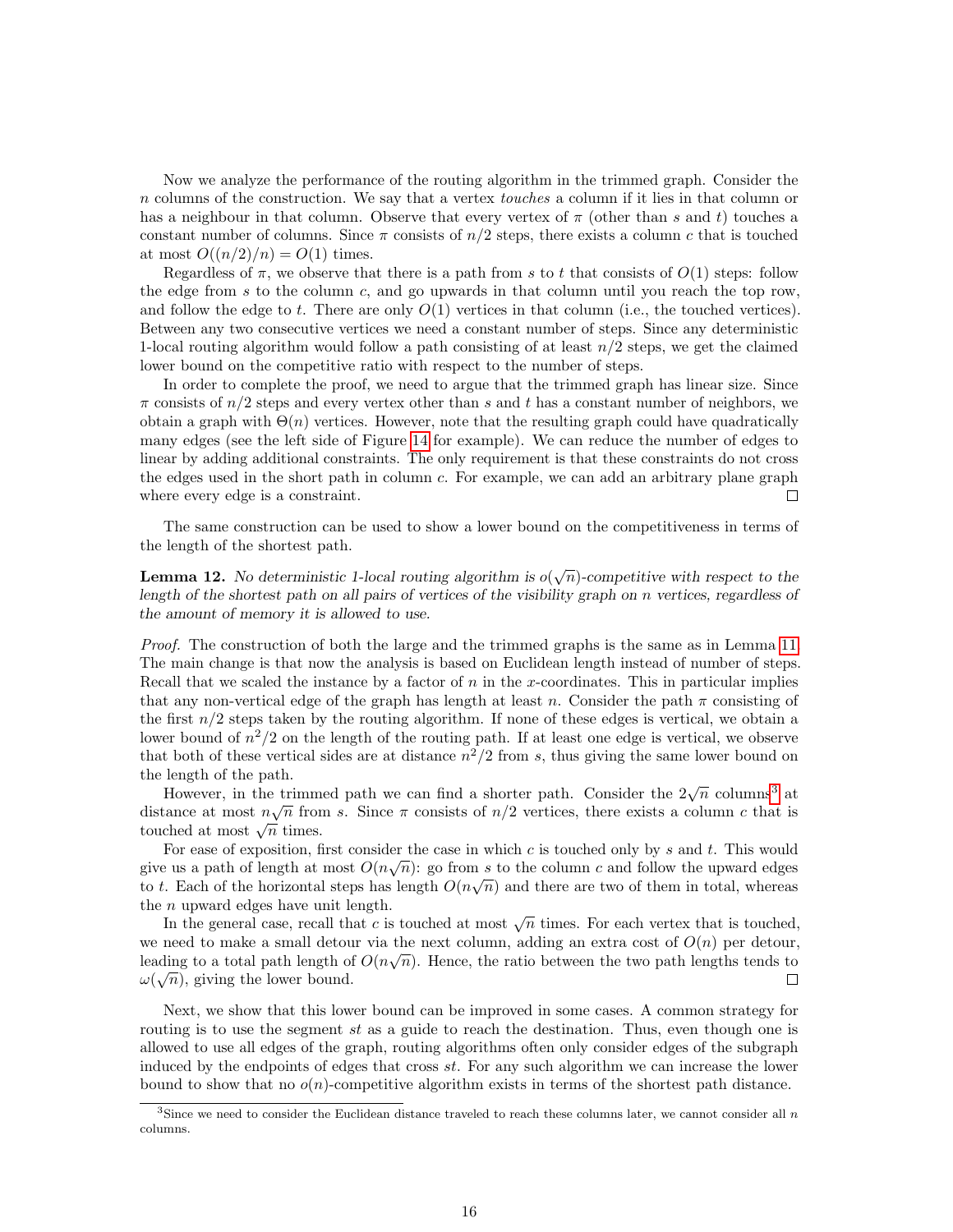Lemma 13. No deterministic 1-local routing algorithm, that considers only edges of the subgraph induced by the endpoints of edges that cross st, is  $o(n)$ -competitive with respect to the length of the shortest path on all pairs of vertices of the visibility graph on  $n$  vertices, regardless of the amount of memory it is allowed to use.

Proof. In order to obtain this lower bound, we modify the lower bound for routing on the constrained  $\Theta_6$ -graph, presented by the authors [\[5\]](#page-18-8) in Lemma 4.1. The proof of this claim only needs one graph (shown in Figure [15\)](#page-16-0).



<span id="page-16-0"></span>Figure 15: Lower bound construction: the shortest path in the subgraph induced by all endpoints of edges crossing st (orange and dash-dotted) is about  $n/12$  times as long as the shortest path in the visibility graph (blue and dotted). Constraints are shown in thick red and the remaining edges are shown in solid black.

The construction is as follows (see Figure [16\)](#page-17-3): start with 3 columns of  $n/3$  vertices each, aligned on a grid<sup>[4](#page-16-1)</sup>. We add a constraint between every horizontal pair of vertices of two consecutive columns. We also add constraints from every vertex that is in an odd row of the first two columns to the vertex in the next column that is in either the next or previous row. Next, we shift every odd row by  $1/2 + \varepsilon$  units to the right (for some arbitrarily small but positive  $\varepsilon < 1/2$ ). We add a vertex s below the lowest row and a vertex  $t$  above the highest row, centered the first two vertices on said row. Finally, we stretch the point set by a factor  $2\rho$  in the horizontal direction, for some large constant  $\rho$ . When we construct the visibility graph on this point set, we get the graph shown in Figure [15.](#page-16-0)

The shortest path in the visibility graph goes from s to the leftmost column in one step, travels vertically upwards, and goes to t in one step. Ignoring the terms that depend on  $\varepsilon$ , the first and last step have length less than  $2\rho + 2$  whereas the vertical steps each have unit length, giving a path whose total length is less than  $4\rho + n/3 + 4$ .

However, if we restrict ourselves to the subgraph induced by the endpoints of edges that cross st the path becomes significantly longer: we must now zig-zag left and right in a path of  $n/3$ steps, each time crossing the segment st (see Figure [15\)](#page-16-0). Ignoring the terms that depend on ε, each edge of this path has length at least  $ρ$ , giving an overall lower bound of  $ρ \cdot n/3$  for the length of any restricted path. Hence, the ratio between the two bounds approaches  $n/12$ , since  $\lim_{\rho \to \infty} \frac{\rho \cdot \frac{n}{3}}{4\rho + \frac{n}{3} + 4} = \frac{n}{12}$ .

Since the shortest path in the subgraph is  $n/12$  times the length of the shortest path in the visibility graph, no routing algorithm that considers only the subgraph can be  $o(n)$ -competitive with respect to the length of the shortest path in the visibility graph.  $\Box$ 

<span id="page-16-1"></span><sup>&</sup>lt;sup>4</sup>For simplicity, we assumed that n is a multiple of 3. This assumption can be removed by placing the 1 or 2 remaining points far enough away from the remainder of the point set.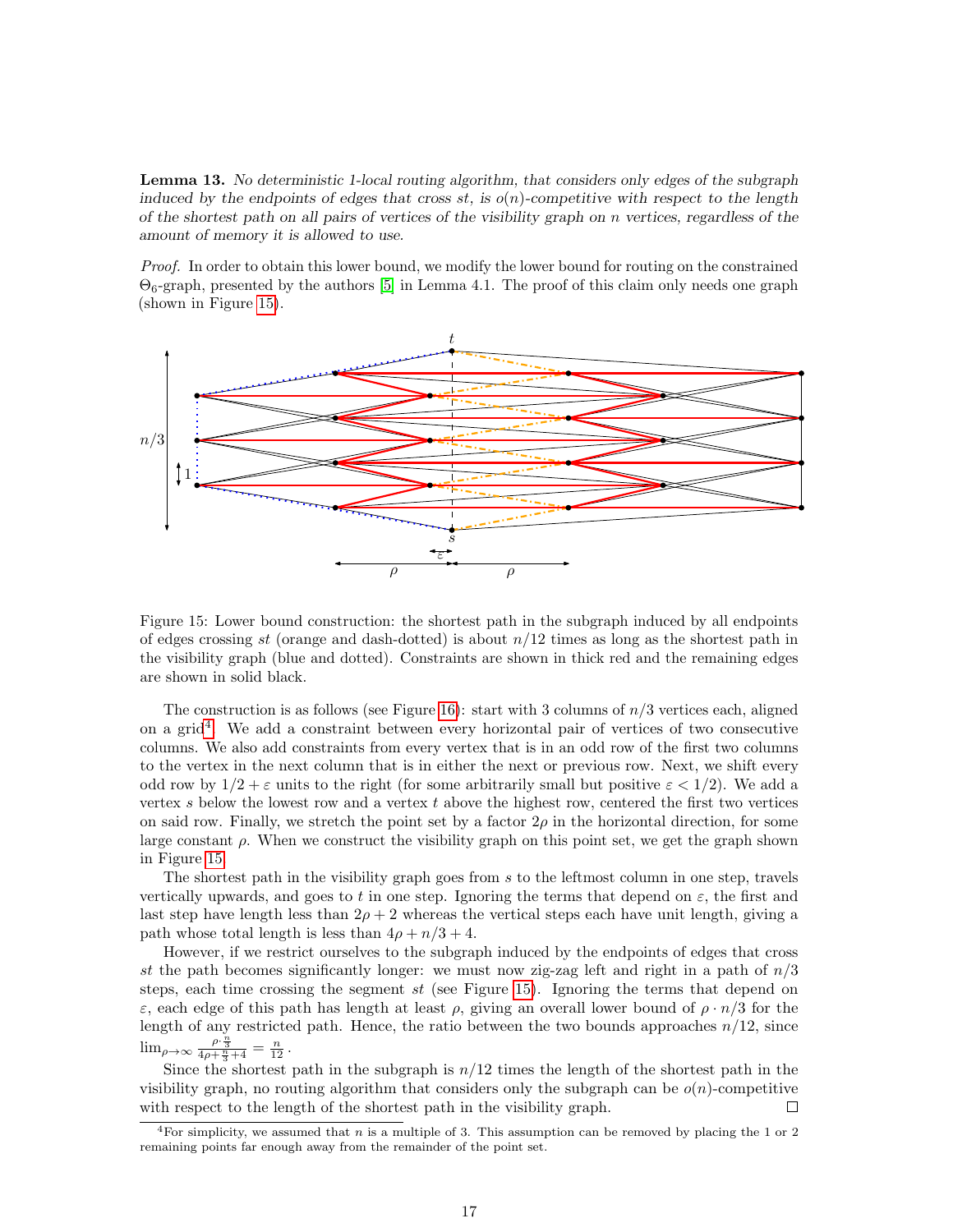

<span id="page-17-3"></span>Figure 16: Constructing the lower bound: (a) the initial point set, (b) adding the horizontal constraints, (c) adding the constraints between rows, (d) shifting the rows, (e) adding  $s$  and  $t$ , (f) stretching the construction.

# 6 Conclusion

We presented the first deterministic 1-local  $O(1)$ -memory routing algorithms for the visibility graph that does not require the computation of a planar subgraph. Unfortunately, our algorithms do not give any guarantees on the length of the routing path, only on the number of edges used. A natural improvement would be the design of a routing strategy that is competitive with respect to the length of the shortest path.

Figure of the shortest part.<br>Our lower bounds show that  $o(\sqrt{n})$ -competitiveness is not possible (and that it will be even hard to obtain  $o(n)$ -competitiveness). The same lower bounds also give rise to the following questions: Can we design an  $O(\sqrt{n})$ -competitive deterministic 1-local routing strategy? Can we actually beat these lower bounds by introducing randomness into the routing algorithms?

### Acknowledgements

Part of this work was performed at the Sendai Workshop on Discrete and Computational Geometry and the Shonan Meeting 106 - Geometric Graphs: Theory and Applications. We thank the participants of both workshops for providing a fun and stimulating research environment.

## References

- <span id="page-17-0"></span>[1] Prosenjit Bose, Jean-Lou De Carufel, Pat Morin, André van Renssen, and Sander Verdonschot. Towards tight bounds on theta-graphs: More is not always better. Theoretical Computer Science, 616:70–93, 2016.
- <span id="page-17-1"></span>[2] Prosenjit Bose, Rolf Fagerberg, André van Renssen, and Sander Verdonschot. On plane constrained bounded-degree spanners. In Proceedings of the 10th Latin American Symposium on Theoretical Informatics (LATIN 2012), volume 7256 of Lecture Notes in Computer Science, pages 85–96, 2012.
- <span id="page-17-2"></span>[3] Prosenjit Bose, Rolf Fagerberg, André van Renssen, and Sander Verdonschot. Competitive local routing with constraints. *Journal of Computational Geometry (JoCG)*,  $8(1):125-152$ , 2017.